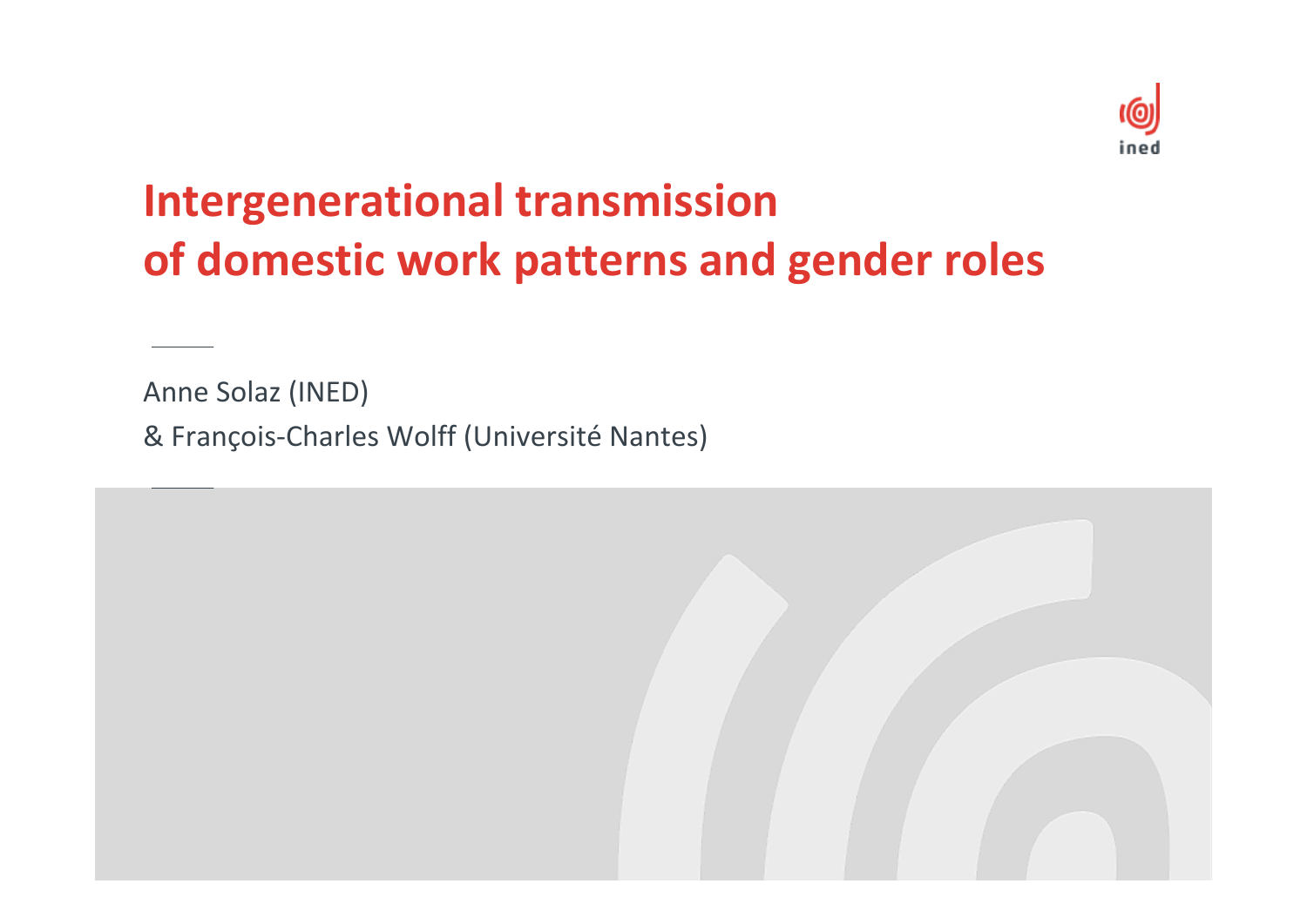# Persistence of gender inequalities in domestic work



Women perform the bulk of domestic tasks

- Whatever the period, even with the development of dual-earners
- Whatever the country
- Even in couples in which woman earn more
- == economic paradox?
- Gender norms and stereotypes (Akerlof and Kranton 2000)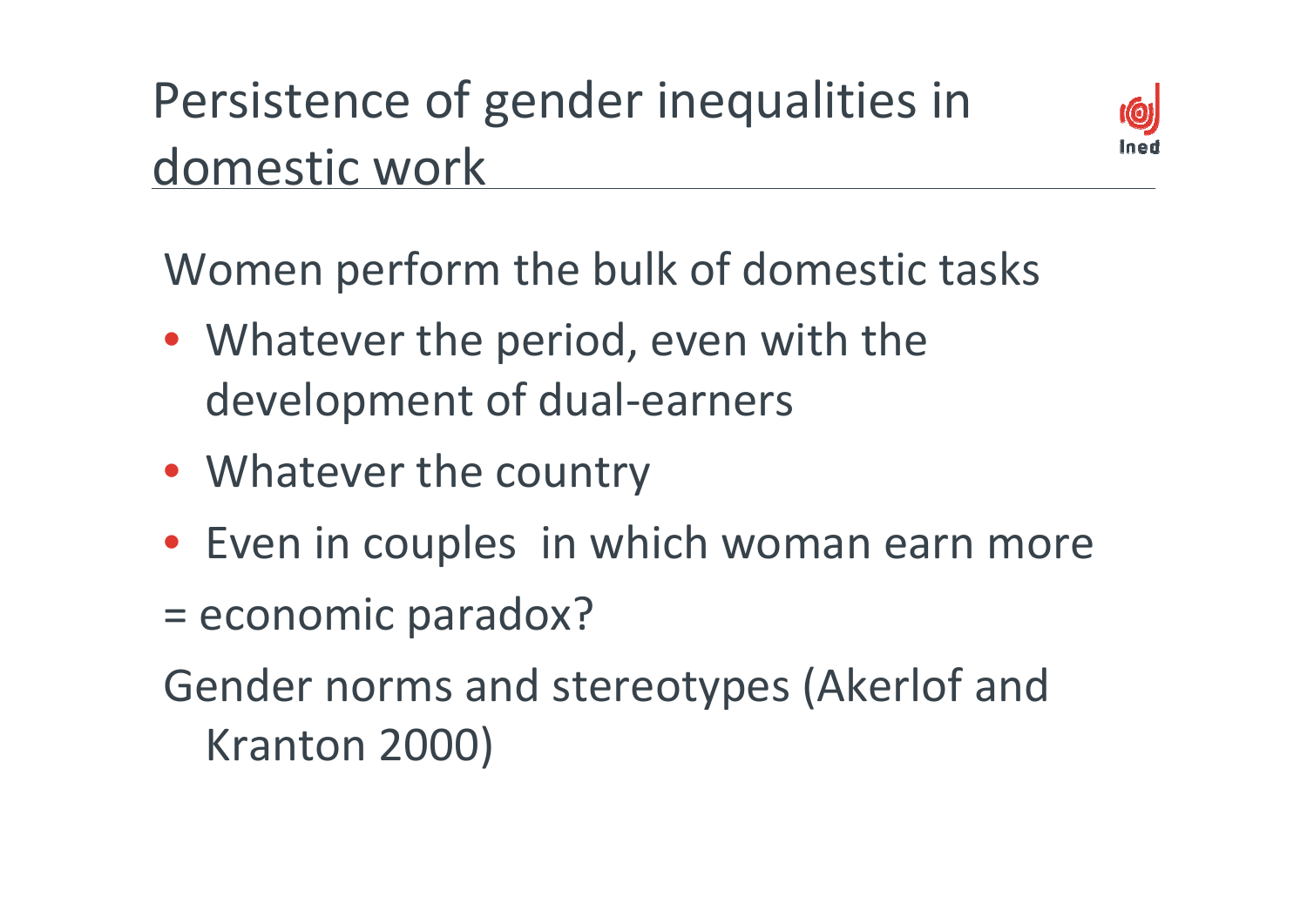# Stylised fact 1: Total hours in primary housework activities per week



**US**





US, Total hours in primary housework activities per week John P. Robinson and Melissa A. Milkie "Changing Rhythms of American Family Life" p.93



Data from Chenu, Herpin 2002 and Ricroch Roumier 2011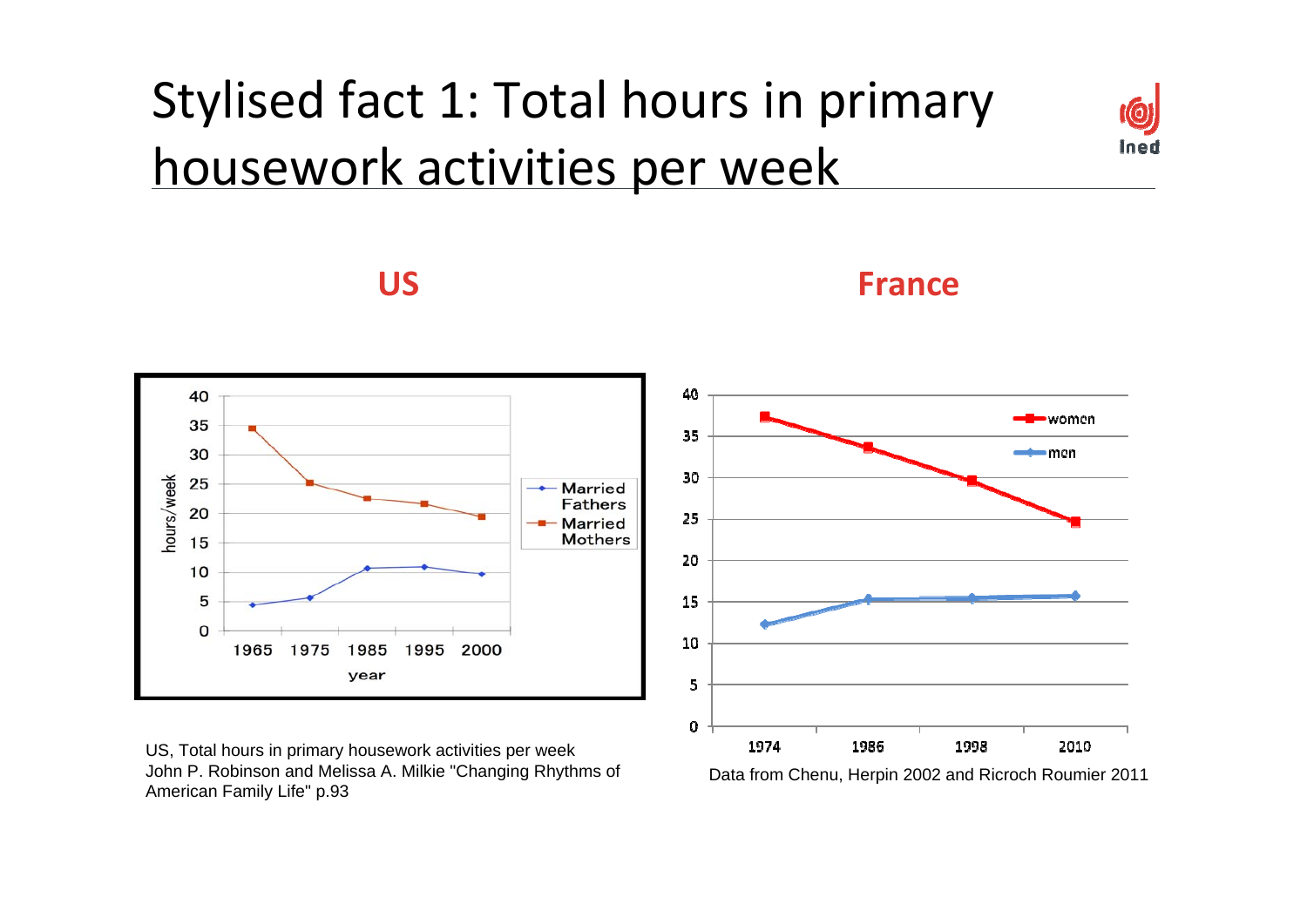# Stylised fact 2: Gender inequalities exist for teenagers (15‐22)



|                     | % of<br>participation | Average time<br>(mn) | Average time<br>for participants |
|---------------------|-----------------------|----------------------|----------------------------------|
| <b>Boys</b>         | 0.52                  | 40.5                 | 78.6                             |
| Girls               | 0.73                  | 74.1                 | 101.9                            |
| $\Delta =$ Boy-Girl | $-0.21***$            | $-33.58***$          | $-23.36***$                      |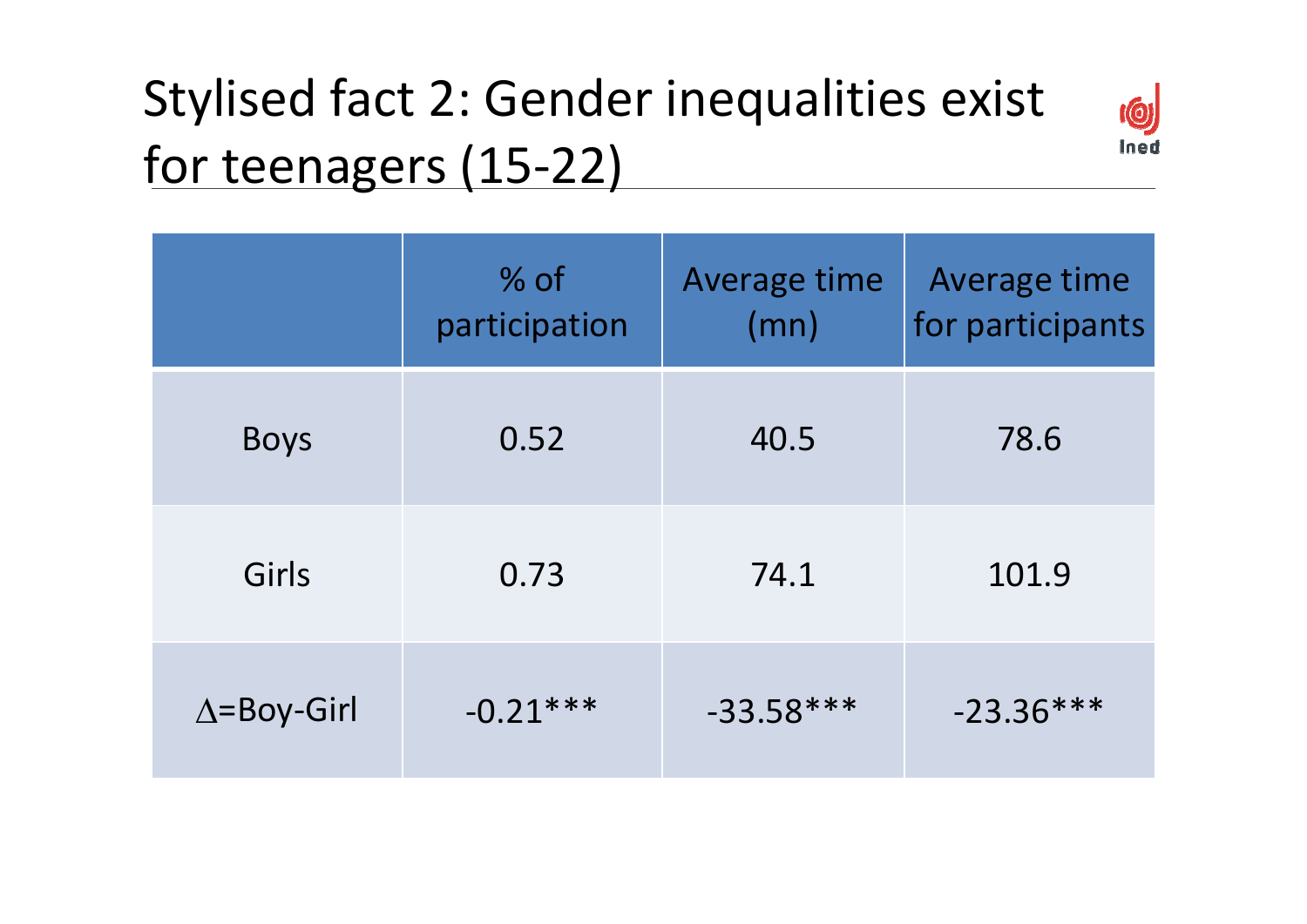# Stylised fact 3: mirror of gender inequalities of parents





Boy‐ Girl‐1.540\*\*\* ‐3.505\*\*\* ‐0.180\*\* ‐5.303\*\*\* ‐4.078\*\*\* ‐1.940\*\*\* 2.271\*\*\* 0.218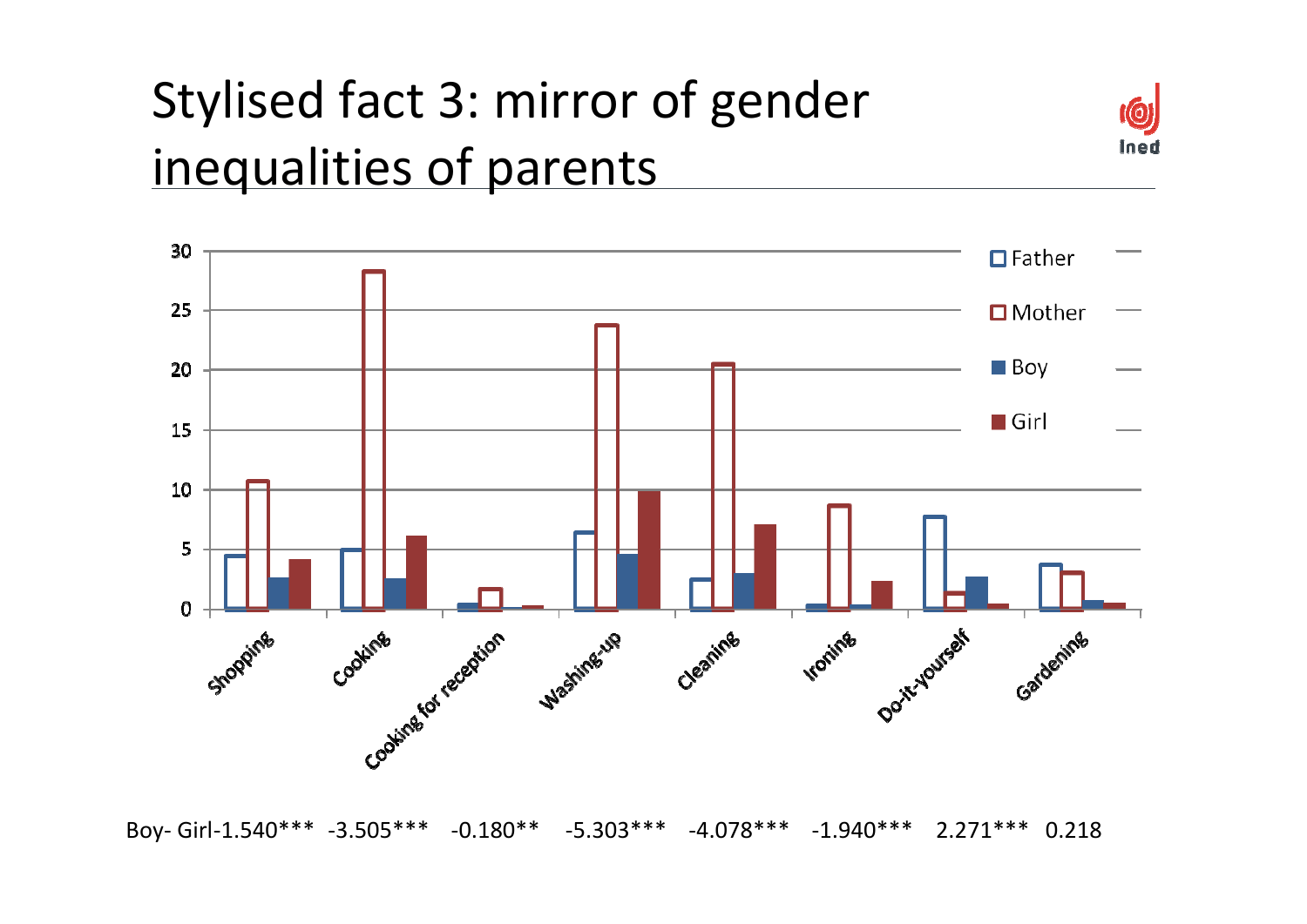

- To what extent are domestic production patterns transmitted from parents to children?
- ‐ From **parents' modelling**: total domestic time and type of tasks performed in the household.

+ different effect on daughters and sons?

‐ From **parent's time allocation**: the mother's and father's time

+ different effect on daughters and sons?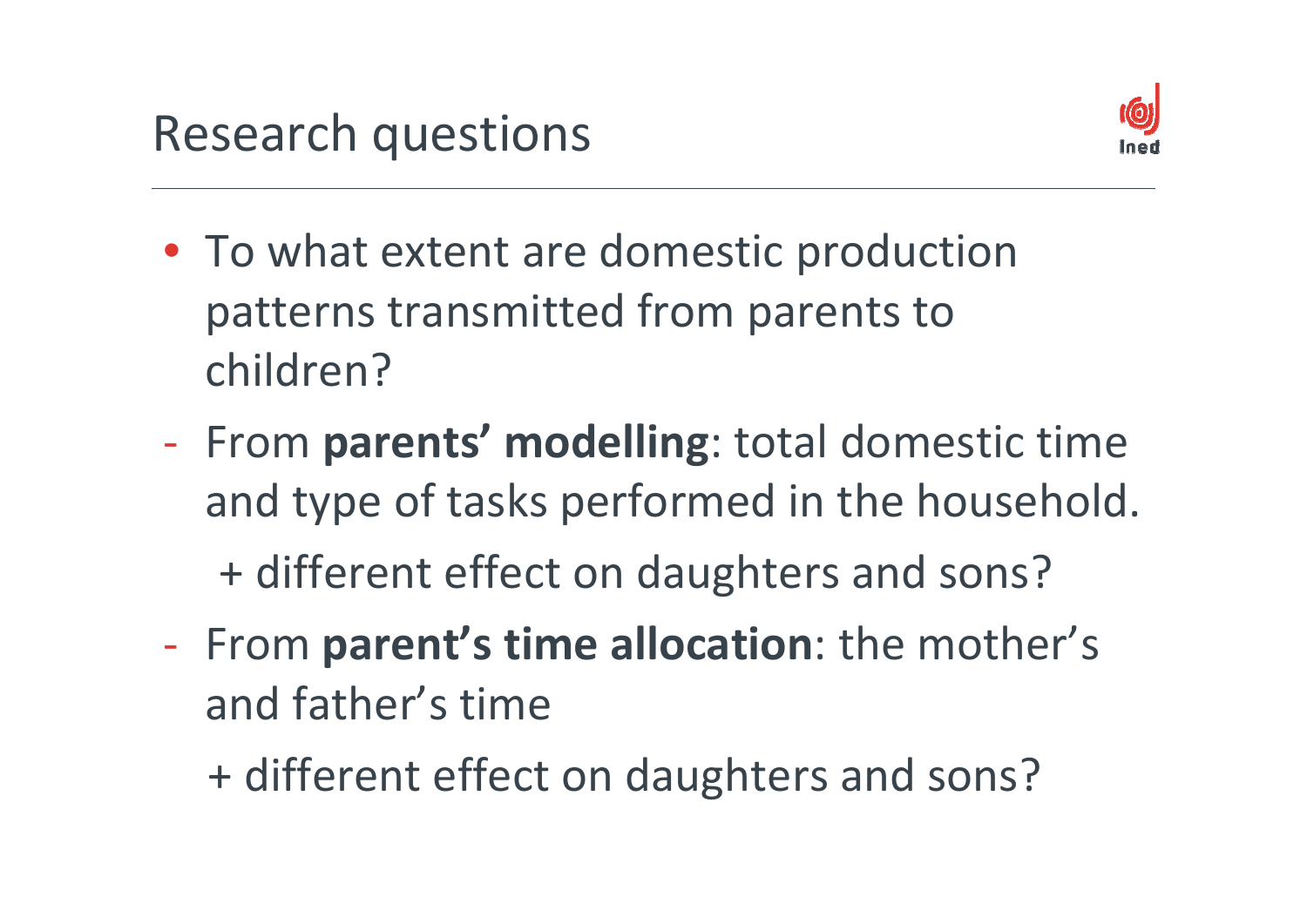# Background (1)



- •Intergenerational transmission of behaviours such as
- $\blacksquare$ - divorce (Amoto, Deboer 2001, Wolfinger 2000)
- ‐fertility (Booth and Kee 2006)
- ‐labour market participation (Fernadez, Fogli, Olivetti 2004)
- • Beyond social and economic situation, how are behaviors transmitted from parents to children?

Imitation, doing by watching

Values and norms of parents affect child preferences

#### What about unpaid work?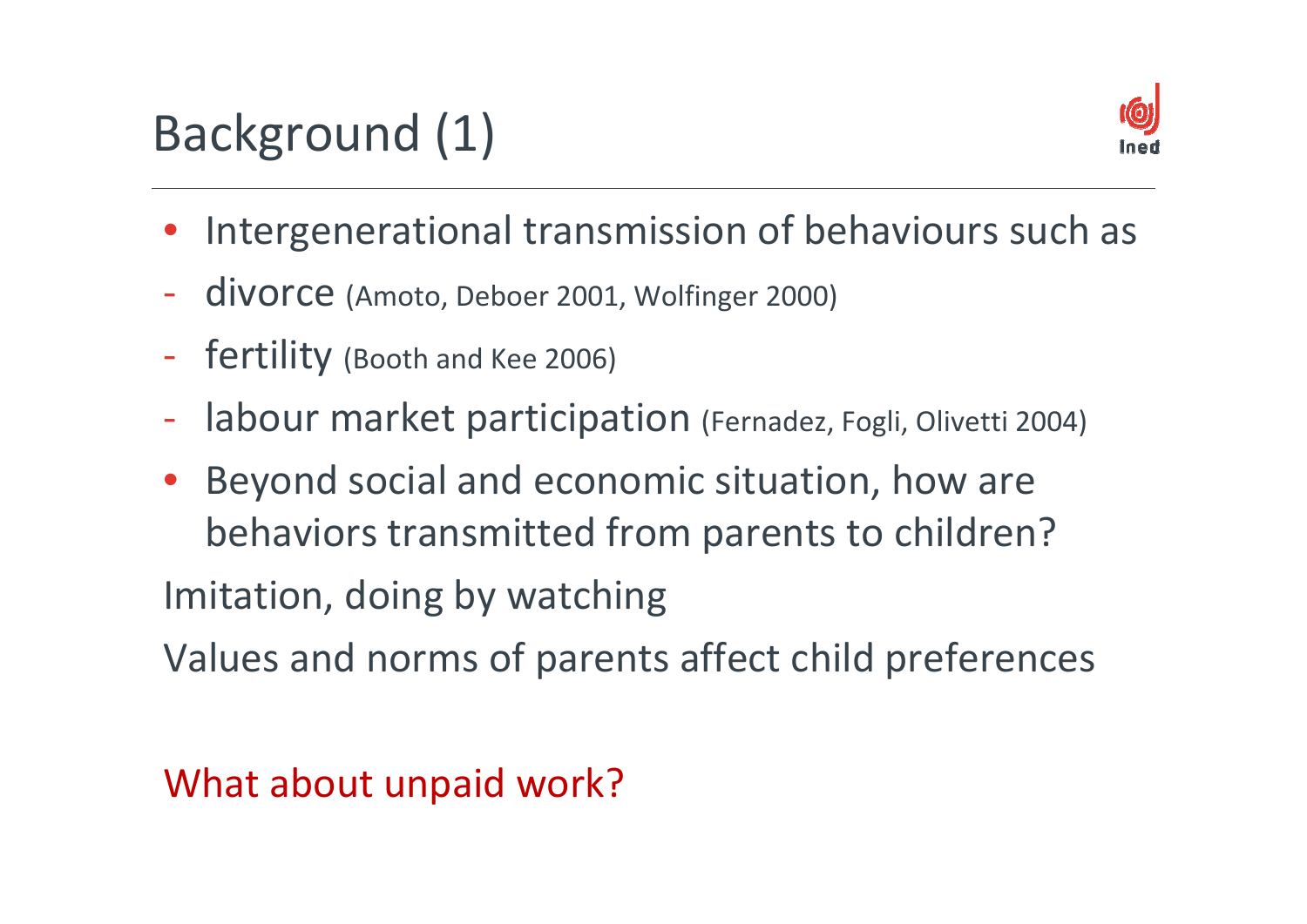# Background (2)



#### •**Housework**

- might reveal preferences, Identity formation (Akerlof Kranton 2000) applications: labour market+education
- ‐- at the heart of gender norms. Explain persistance of gender inequalities
- •**Teenagers' behaviour**
- ‐- role of another actor within household and time allocation
- $\blacksquare$  driven by 2 channels: family and society(Bisin, Verdier 2001) Measure of vertical transmission
- Help to explain gender inequalities before couple formation = comparative advantage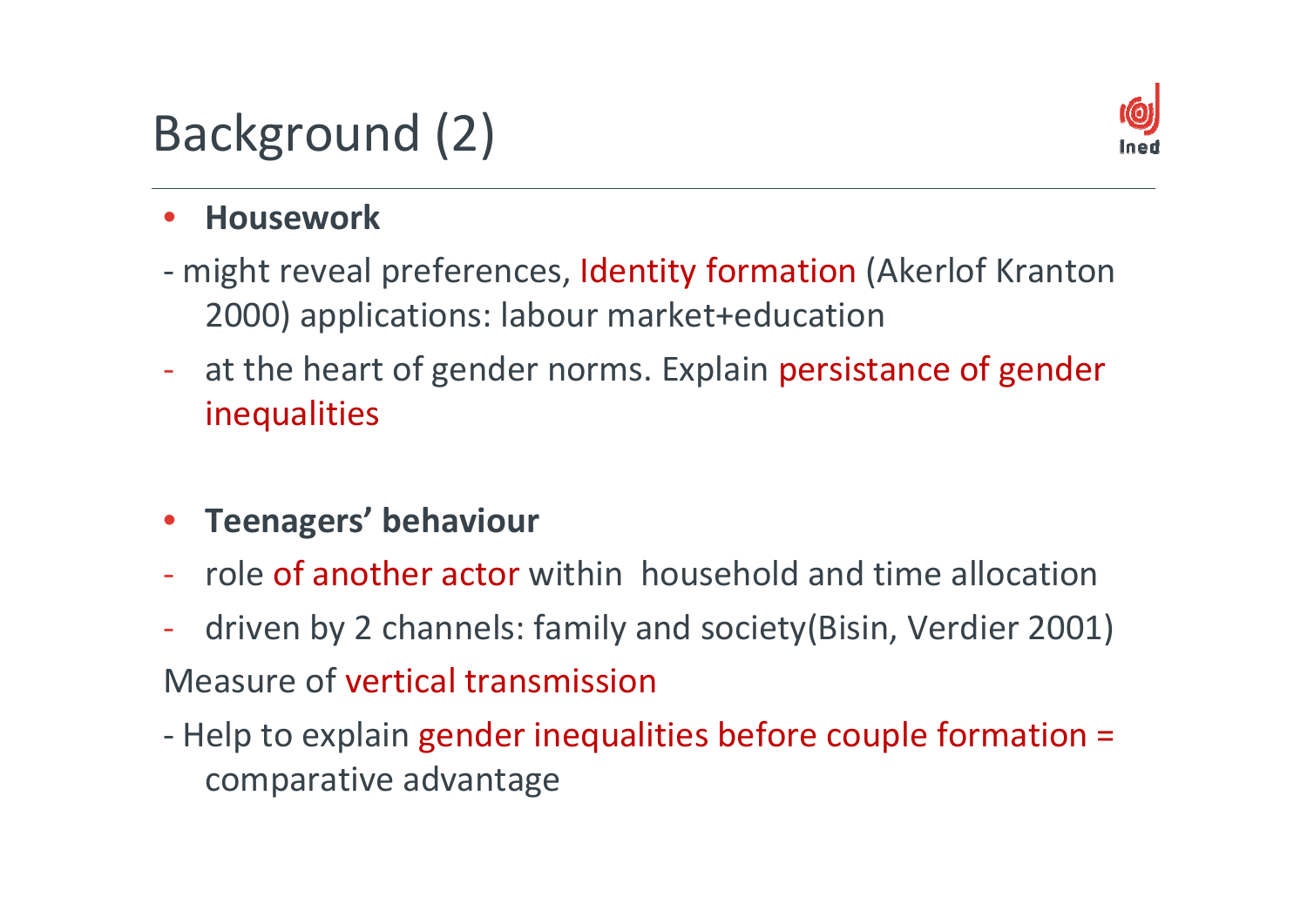

- Alvarez & Miles‐Touya 2011
- (Spanish time‐use)
- The boy‐girl gap is reduced if the parental couple is less traditionnal
- Boys' participation to « female‐oriented task » depends of father participation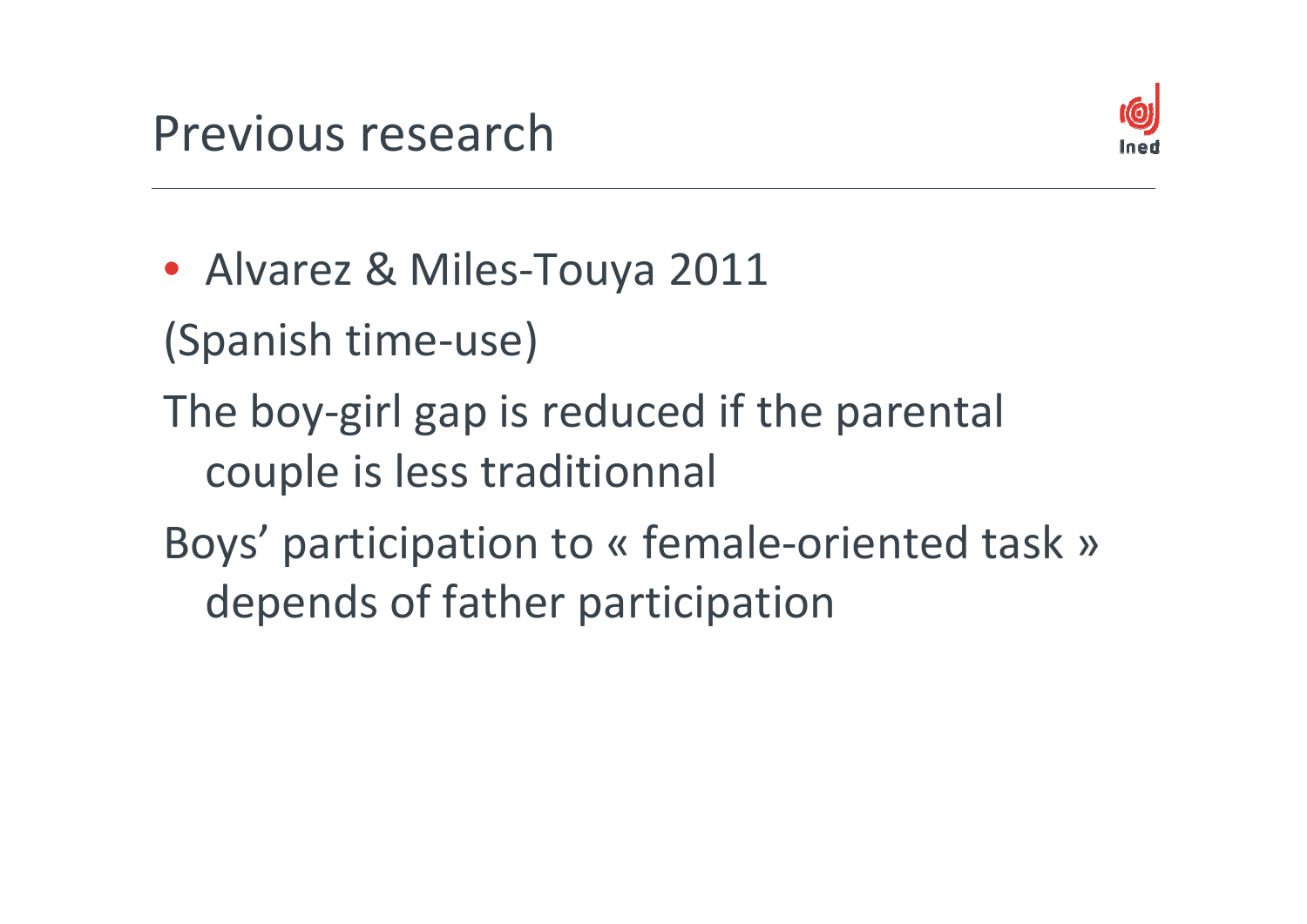# Data & sample



#### **Data**

- •● French time-use survey (INSEE 1999‐2000)
- All household members over age 15 are interviewed and filled <sup>a</sup> 24h‐booklet
- Allows us to observe two generations at the same moment

#### **Sample**

- •• Households with at least one teenager from 15 to 22 living with <sup>a</sup> parental couple (not necessarily both biological parents)
- •• N= 1316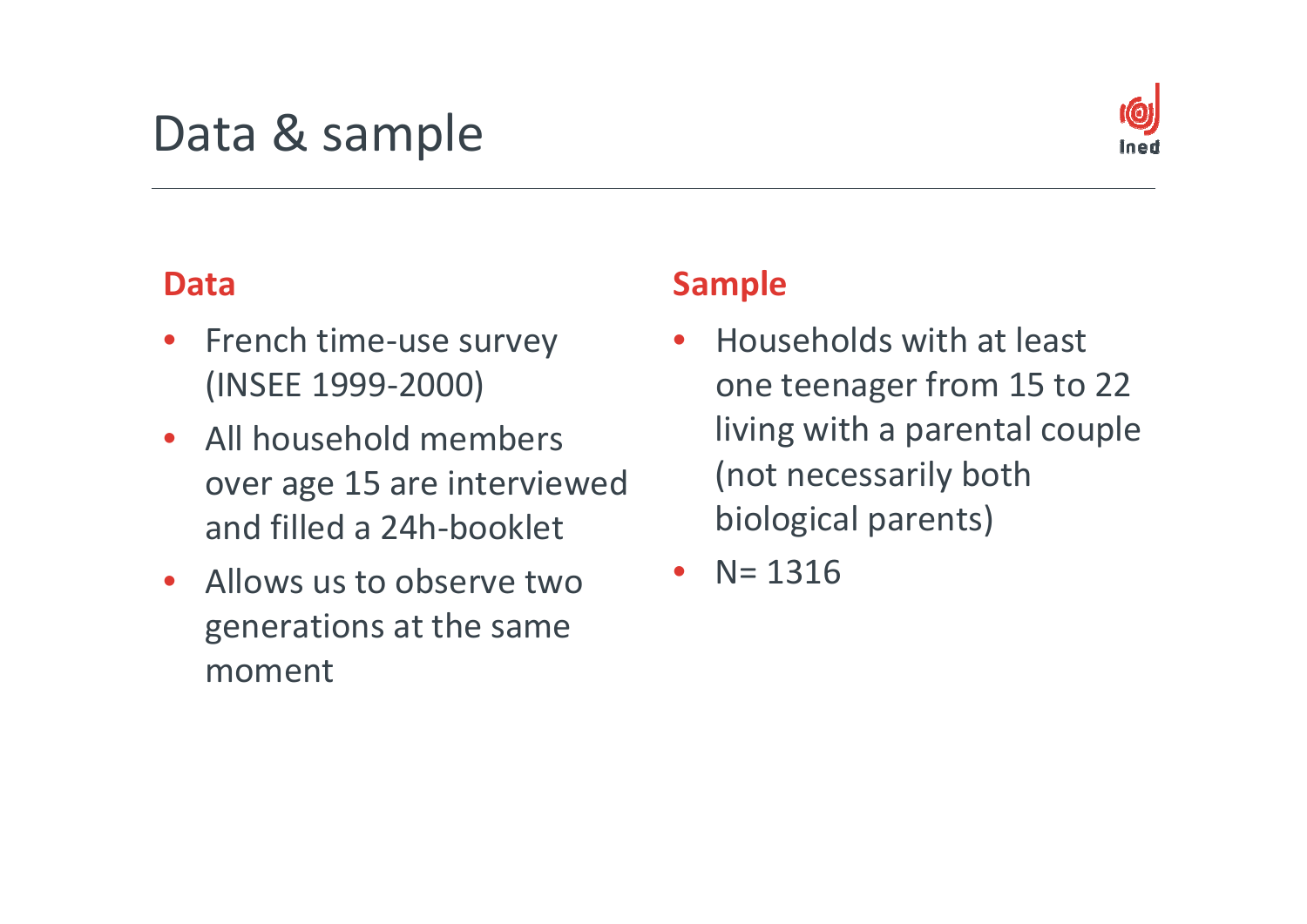

- Two information sources:
- Daily from the booklet: time spent in total housework (not childcare) the day of interview
- Monthly performing frequencies for 8 tasks :
- Shopping, Cooking, Cooking for guests, Washing‐up, Cleaning, Ironing, Small repairs, Gardening
- Two types of indicators

Quantity :participation (doers), time or frequency Variety of tasks: how many different tasks?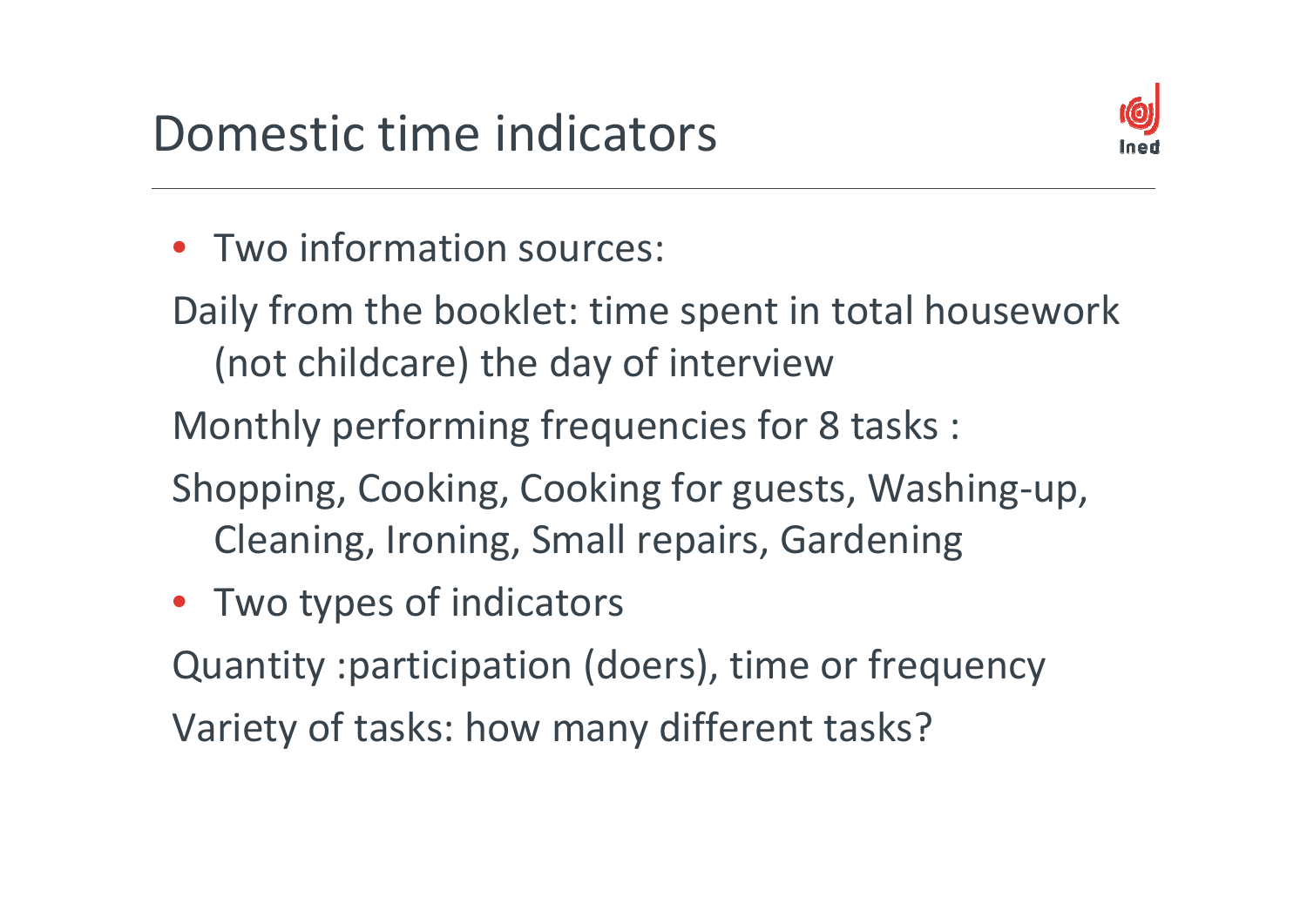#### **Parent‐child correlation in domestic activities**

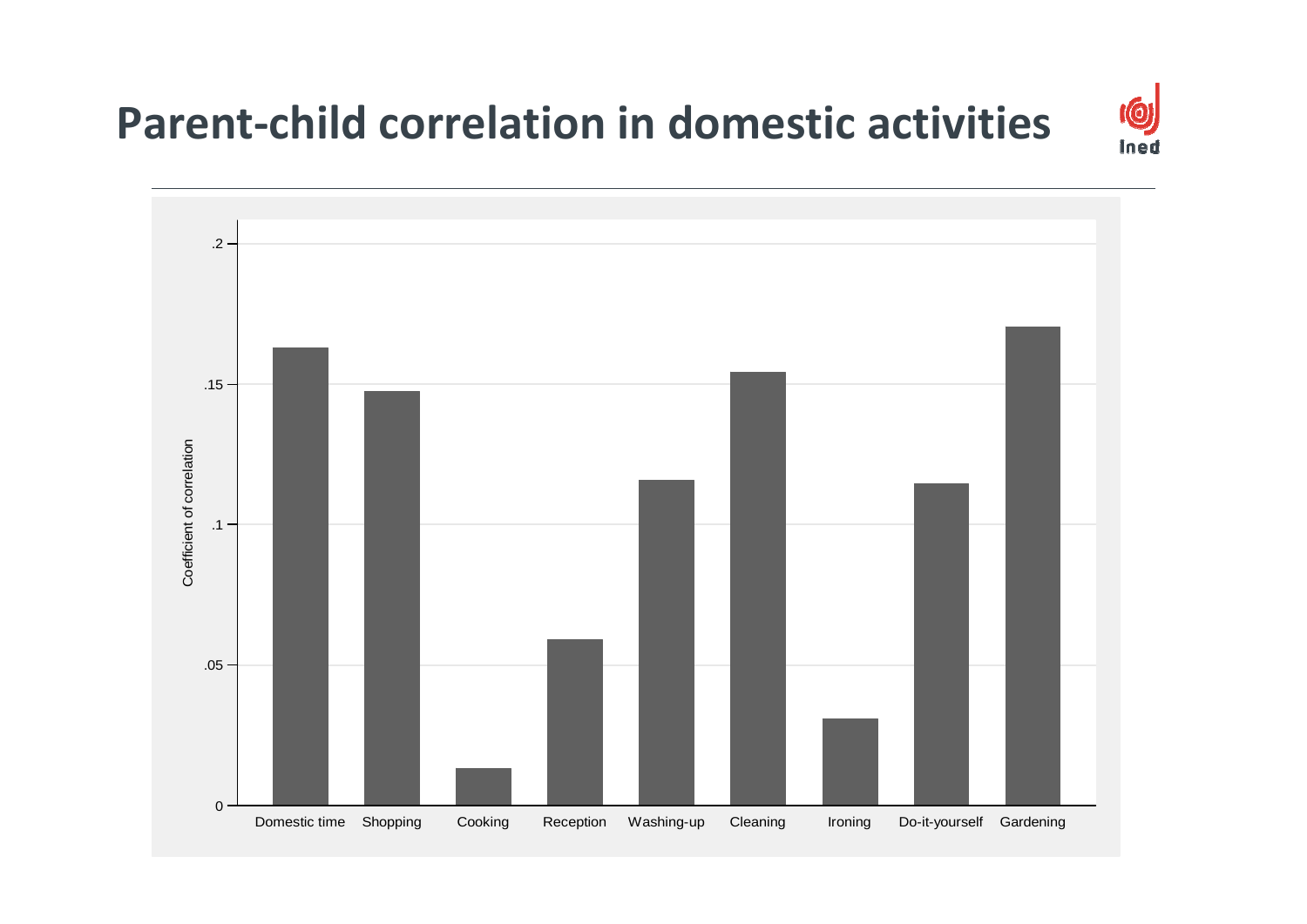

Intergenerational correlation between child and parent

$$
t_k = \gamma_k X_k + \gamma_p X_p + \beta_p t_p + \varepsilon_k
$$
  
\n $t_k$  time devoted to domestic work by the child (kid)  
\n $X_k$  characteristics of the child  
\n $X_p$  characteristics of parents and household  
\n $t_p = t_f + t_m$  time devoted by parents (both mother and father)  
\n $\beta_p$  coefficient of interest, vertical transmission  
\n $t_k$  is censored  
\nwe observe  $t_k = 0$  when  $t_k^* \le 0$  with  $t_k^*$  the latent variable  
\n $t_k = t_k^*$  otherwise  
\nTobit specifications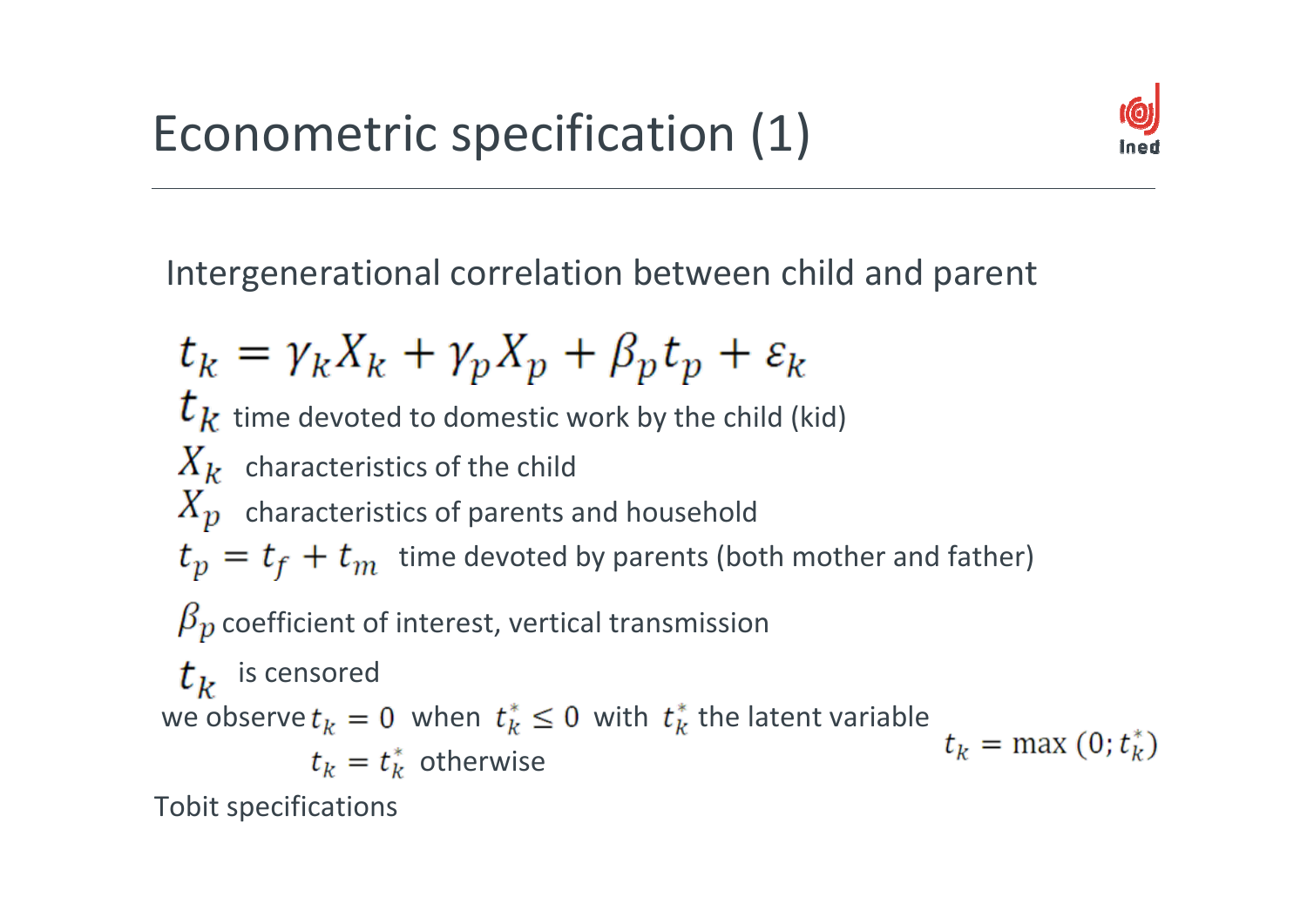## Results (1)



| Variables                                                               | Domestic   | <b>Shopping</b>     | Cooking              | Cooking    | Washing-   | <b>Cleaning</b> | <b>Ironing</b> | Do-it-       | Gardening   |
|-------------------------------------------------------------------------|------------|---------------------|----------------------|------------|------------|-----------------|----------------|--------------|-------------|
|                                                                         | time       |                     |                      | for        | up         |                 |                | yourself     |             |
|                                                                         |            |                     |                      | reception  |            |                 |                |              |             |
| Model A (without other family characteristics)                          |            |                     |                      |            |            |                 |                |              |             |
| Parent:                                                                 |            |                     |                      |            |            |                 |                |              |             |
| domestic                                                                |            |                     |                      |            |            |                 |                |              |             |
| time/activity                                                           | $0.094***$ | $0.133***$          | 0.069                | $0.299**$  | $0.217***$ | $0.145***$      | 0.029          | $0.183***$   | $0.280***$  |
|                                                                         | $-5.41$    | $-4.25$             | $-1.12$              | $-2.53$    | $-4.95$    | $-4.68$         | $-0.47$        | $-4.36$      | $-5.11$     |
| Model B (with other family characteristics)                             |            |                     |                      |            |            |                 |                |              |             |
| Child: girl                                                             | 59.838 *** |                     | $3.486*** 9.482*** $ | $3.246***$ | 12.326***  | 8.978 ***       | 12.052 ***     | $-12.589***$ | $-4.616***$ |
|                                                                         | $-8.36$    | $-5.35$             | $-9.89$              | $-3.01$    | $-10.82$   | $-10.59$        | $-8.89$        | $(-9.71)$    | $(-4.03)$   |
| Child: age                                                              | $6.733***$ | $0.503*** 1.655***$ |                      | $0.391*$   | $1.973***$ | $0.687***$      | $1.109***$     | $0.808***$   | 0.412       |
|                                                                         | $-3.17$    | $-2.63$             | $-5.79$              | $-1.8$     | $-5.77$    | $-3.05$         | $-4.09$        | $-2.63$      | $-1.23$     |
| Parent:                                                                 |            |                     |                      |            |            |                 |                |              |             |
| domestic                                                                |            |                     |                      |            |            |                 |                |              |             |
| time/activity                                                           | $0.092***$ | $0.127***$          | 0.067                | $0.278***$ | $0.213***$ | $0.129***$      | 0.068          | $0.166***$   | $0.240***$  |
|                                                                         | $-5.35$    | $-4.08$             | $-1.14$              | $-2.85$    | $-5.1$     | $-4.29$         | $-1.08$        | $-3.94$      | $-4.53$     |
| Tabit models, slugtered standard errors, N-1916 shildren (009 familias) |            |                     |                      |            |            |                 |                |              |             |

Tobit models, clustered standard errors. N= 1316 children (993 families).

**Controlled for** nb of siblings, nb of siblings <9, birth order, father's age, fatger mother ages gap, father's education (4 categories), 2 dummies relative father/mother education levels, father's employment, mother's FT work/PTwork/nowork, household income (log), nb of rooms per household member, dishwasher, microwave oven, garden, ruiral area, day of interview.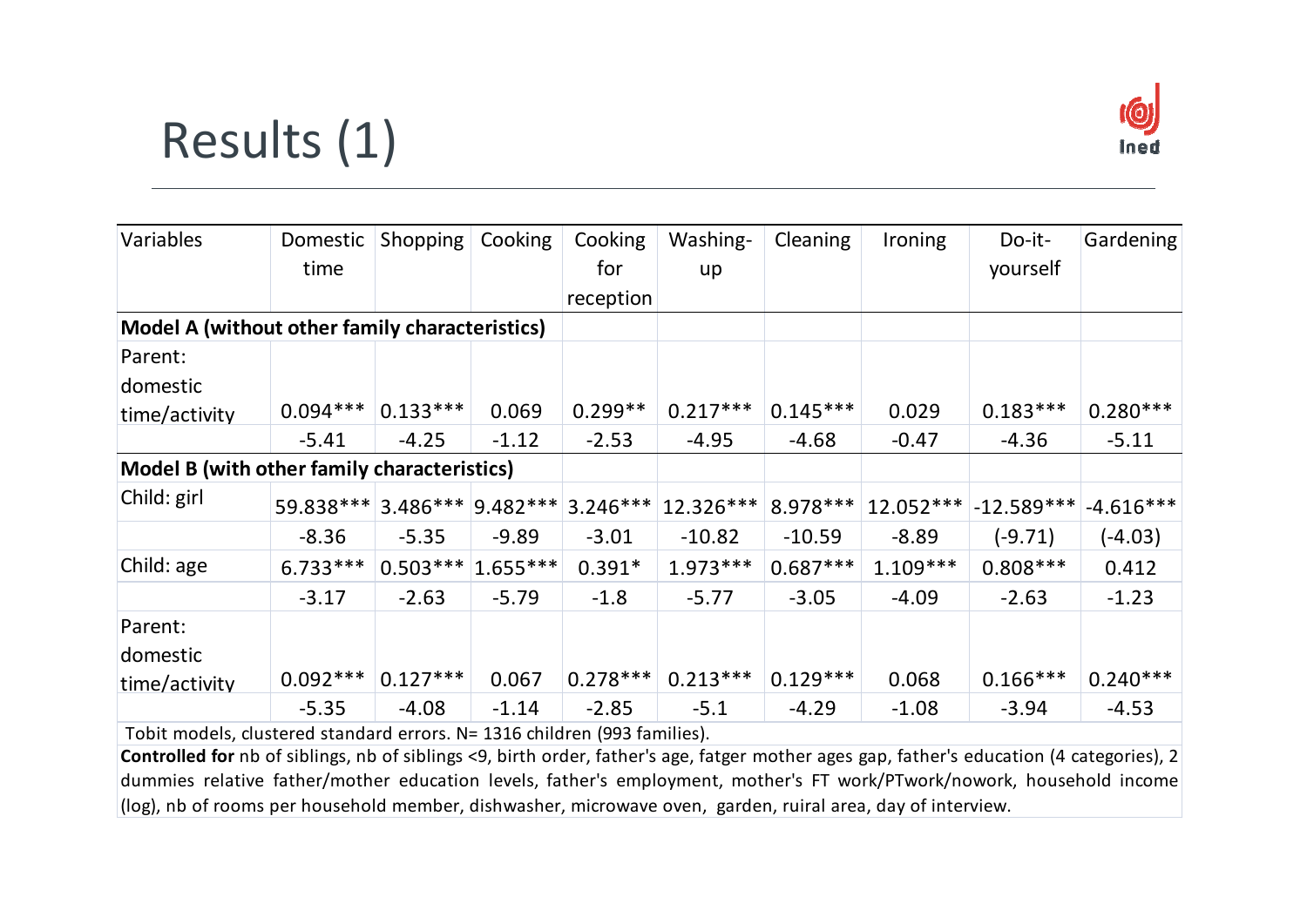

#### Intergenerational correlation between child and parent times + child sex specific effect  $t_k = \gamma_k X_k + \gamma_p X_p + \beta_p t_p + \delta_p (t_p * s) + \varepsilon_k$

- when the child is a girl ted to domestic work by the child (kid)
- characteristics of the child
- characteristics of parents  $X_{\mathcal{D}}$
- time devoted by parents (both mother and father)
- coefficient of interest, vertical transmission

is significant and >0 (<0) if parental time spent on domestic tasks has a more pronounced influence on daughters (sons) than sons (daughters)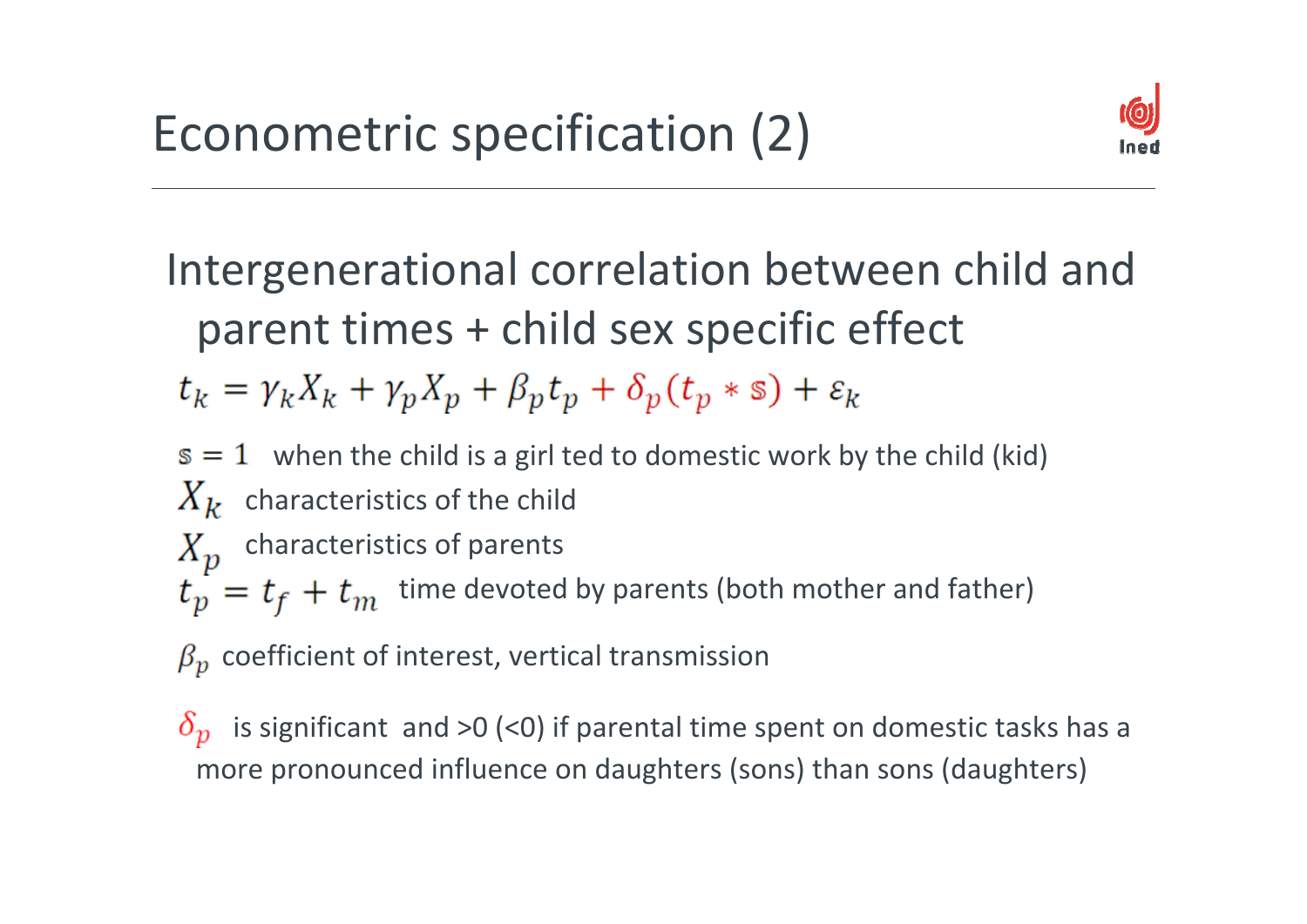# Results (2)



| Variables                                                                 | Domestic<br>time | Shopping   | Cooking    | Cooking<br>for<br>reception | Washing-<br>up | <b>Cleaning</b> | Ironing    | Do-it-<br>yourself | Gardening   |
|---------------------------------------------------------------------------|------------------|------------|------------|-----------------------------|----------------|-----------------|------------|--------------------|-------------|
| Model C                                                                   |                  |            |            |                             |                |                 |            |                    |             |
| Child: girl                                                               | 49.042***        | $2.204**$  | 13.641***  | $2.582**$                   | 15.010***      | $6.811***$      | 12.149***  | $-11.149***$       | $-4.543***$ |
|                                                                           | $-3.43$          | $-2.17$    | $-3.52$    | $-2.46$                     | $-5.61$        | $-4.7$          | $-7.05$    | $(-7.11)$          | $(-3.16)$   |
| Child: age                                                                | $6.709***$       | $0.497***$ | $1.657***$ | $0.395*$                    | $1.969***$     | $0.679***$      | $1.110***$ | $0.839***$         | 0.411       |
|                                                                           | $-3.16$          | $-2.6$     | $-5.79$    | $-1.82$                     | $-5.77$        | $-3.03$         | $-4.13$    | $-2.73$            | $-1.23$     |
| Parent:<br>domestic<br>time/activity                                      | $0.079***$       | $0.084*$   | 0.132      | 0.163                       | $0.257***$     | $0.080*$        | 0.074      | $0.212***$         | $0.242***$  |
|                                                                           | $-3.47$          | $-1.73$    | $-1.59$    | $-1.54$                     | $-4.38$        | $-1.86$         | $-0.78$    | $-3.92$            | $-4.19$     |
| Parent:<br>domestic                                                       |                  |            |            |                             |                |                 |            |                    |             |
| time/activity *                                                           | 0.026            | 0.082      | $-0.124$   | $0.249*$                    | $-0.086$       | 0.092           | $-0.01$    | $-0.134$           | $-0.007$    |
| Child: girl                                                               | $-0.81$          | $-1.38$    | $(-1.11)$  | $-1.72$                     | $(-1.14)$      | $-1.61$         | $(-0.08)$  | $(-1.45)$          | $(-0.07)$   |
| Tobit models, clustered standard errors. N= 1316 children (993 families). |                  |            |            |                             |                |                 |            |                    |             |

**Controlled for** nb of siblings, nb of siblings <9, birth order, father's age, fatger mother ages gap, father's education (4 categories), 2 dummies relative father/mother education levels, father's employment, mother's FT work/PTwork/nowork, household income (log), nb of rooms per household member, dishwasher, microwave oven, garden, ruiral area, day of interview.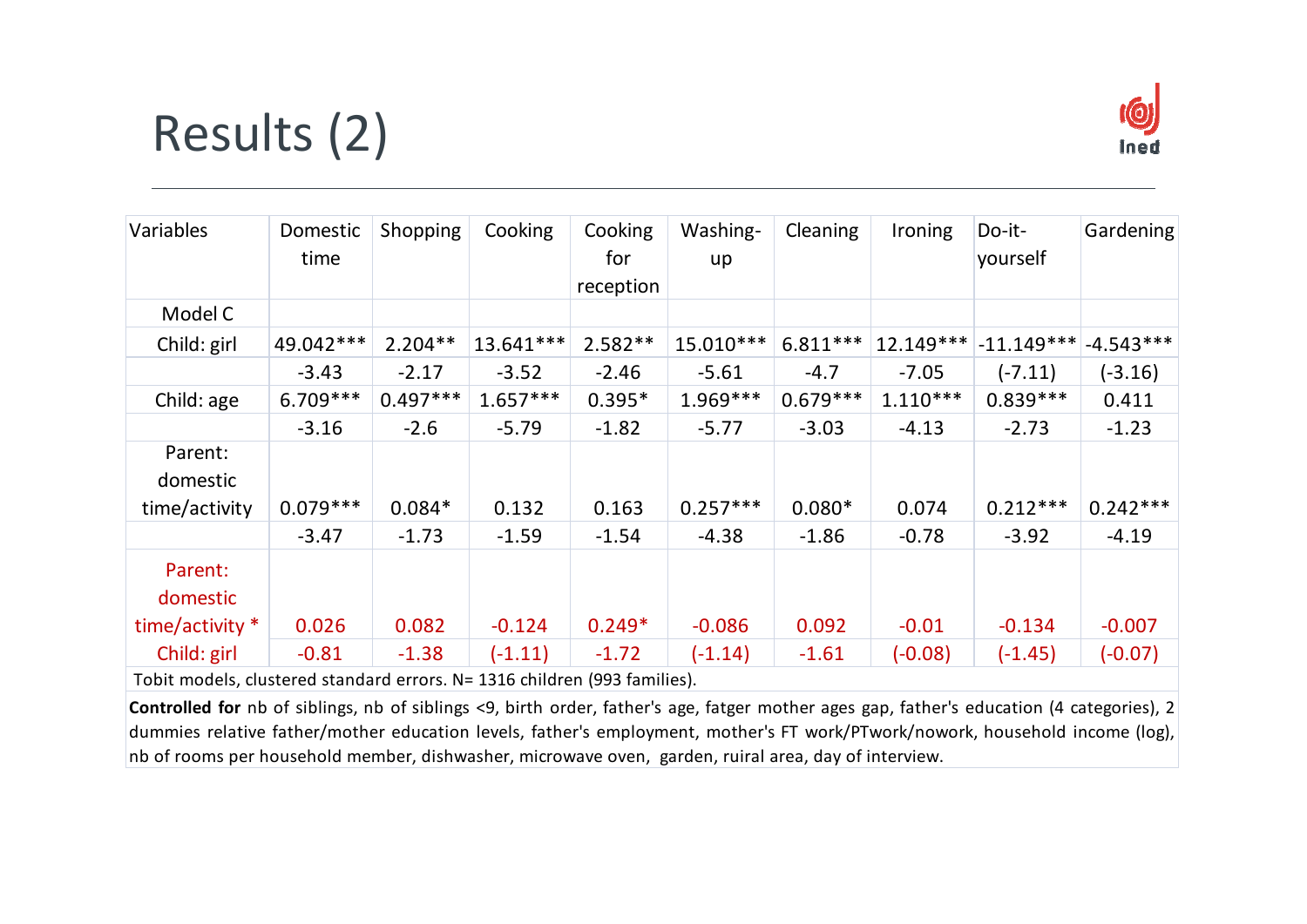

### Intergenerational correlation between child and mother / father times

 $t_k = \gamma_k X_k + \gamma_p X_p + \beta_f t_f + \beta_m t_m + \varepsilon_k$ 

characteristics of the child,  $\bm{X}_{\bm{D}}$  characteristics of parents time devoted by the mother

time devoted by the father  $t_f$ 

effects of father and mother domestic time on the transmission

Wald test of  $\beta_f \neq \beta_m$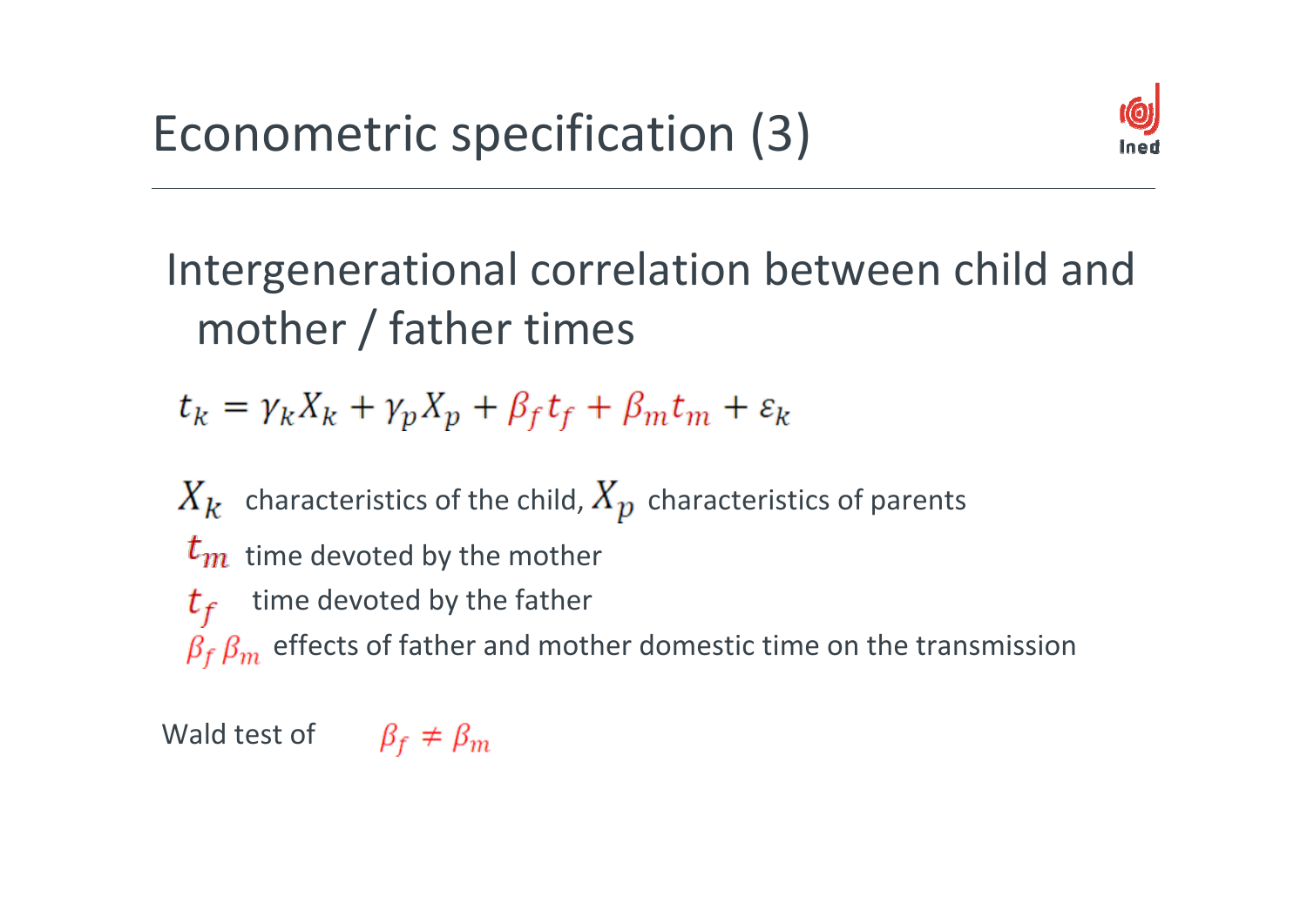# Results (3)



| Variables                              | Domestic<br>time | <b>Shopping</b> | Cooking       | Cooking for<br>reception | Washing-up | Cleaning                                                                                        | Ironing    | Do-it-<br>yourself | Gardening   |
|----------------------------------------|------------------|-----------------|---------------|--------------------------|------------|-------------------------------------------------------------------------------------------------|------------|--------------------|-------------|
| Child: girl                            | 59.598***        | $3.532***$      | $9.450***$    | $3.252***$               | 12.324***  | $9.021***$                                                                                      | 12.093***  | $-12.628***$       | $-4.601***$ |
|                                        | $-8.35$          | $-5.39$         | $-9.88$       | $-3.01$                  | $-10.81$   | $-10.66$                                                                                        | $-8.91$    | (-9.78)            | $(-4.06)$   |
| Child: age                             | $6.742***$       | $0.498***$      | $1.653***$    | $0.392*$                 | $1.982***$ | $0.678***$                                                                                      | $1.115***$ | $0.799***$         | 0.414       |
|                                        | $-3.19$          | $-2.6$          | $-5.78$       | $-1.81$                  | $-5.81$    | $-3.01$                                                                                         | -4.1       | $-2.6$             | $-1.23$     |
| Father: domestic                       | $0.128***$       | 0.069           | 0.078         | $0.351*$                 | $0.191***$ | $0.213***$                                                                                      | 0.289      | $0.148***$         | $0.253***$  |
| time/activity                          | $-3.99$          | $-1.27$         | $-1.3$        | $-1.88$                  | $-3.32$    | $-3.17$                                                                                         | $-0.99$    | $-2.76$            | $-3.65$     |
| Mother domestic                        | $0.054*$         | $0.161***$      | 0.029         | $0.260**$                | $0.235***$ | $0.100***$                                                                                      | 0.06       | $0.225**$          | $0.226**$   |
| time/activity                          | $-1.72$          | -4              | $-0.3$        | $-2.26$                  | $-3.93$    | $-2.77$                                                                                         | $-0.93$    | $-2.52$            | $-2.32$     |
| Test: Father's time =<br>mother's time | [1.93; 0.165]    | [1.72; 0.189]   | [0.31; 0.579] |                          |            | $[0.16; 0.690]$ $[0.30; 0.587]$ $[1.95; 0.163]$ $[0.59; 0.442]$ $[0.45; 0.503]$ $[0.04; 0.838]$ |            |                    |             |
|                                        |                  |                 |               |                          |            |                                                                                                 |            |                    |             |

Tobit models, clustered standard errors. N= 1316 children (993 families).

Controlled for nb of siblings, nb of siblings <9, birth order, father's age, fatger mother ages gap, father's education (4 categories), 2 dummies relative father/mother education levels, father's employment, mother's FT work/PTwork/nowork, household income (log), nb of rooms per household member, dishwasher, microwave oven, garden, ruiral area, day of interview.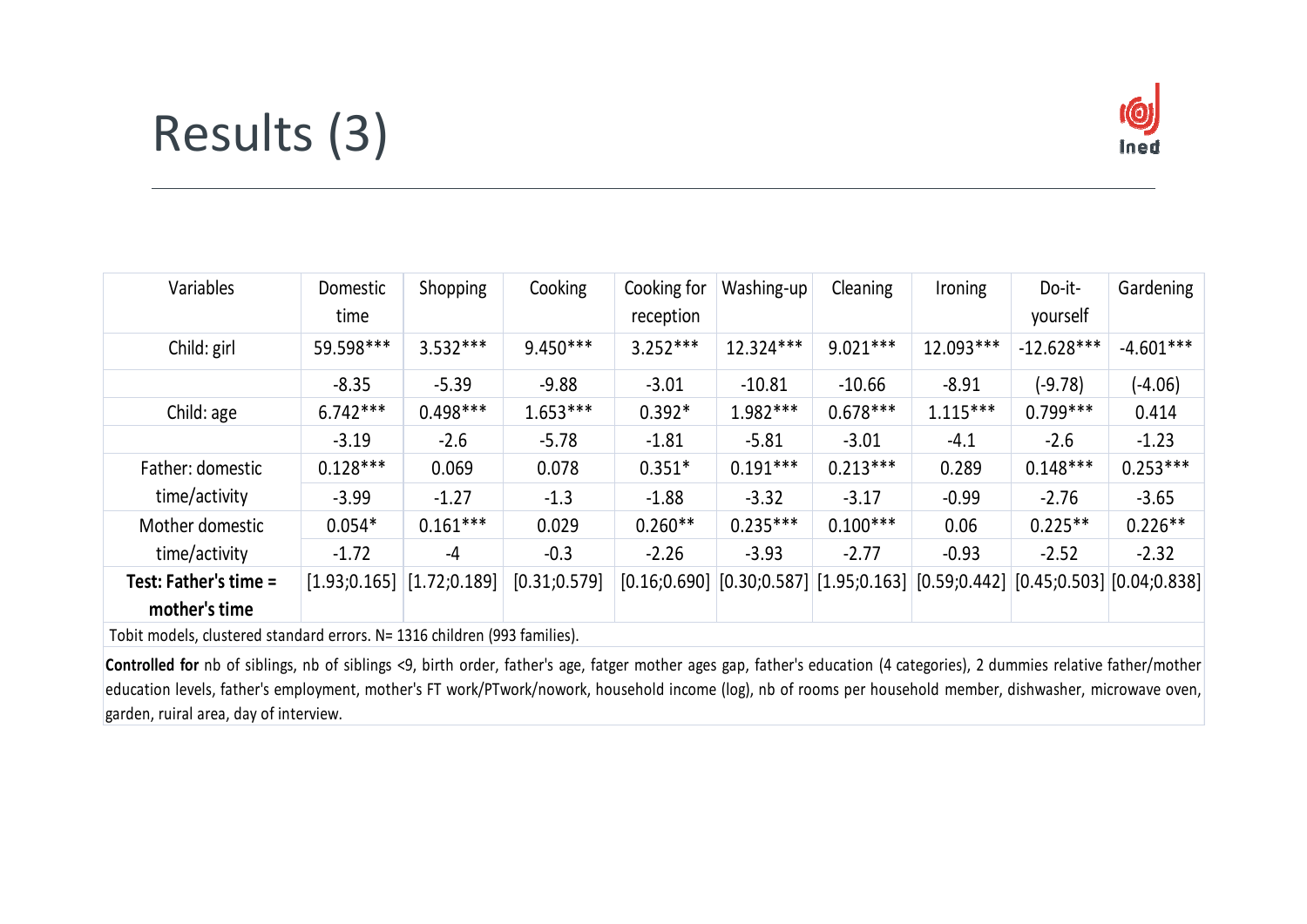

### Intergenerational correlation between child and mother / father times + child sex specific effect  $t_k = \gamma_k X_k + \gamma_p X_p + \beta_f t_f + \delta_f (t_f * s) + \beta_m t_m$  $+\delta_m(t_m * s) + \varepsilon_k$

 $s=1$ when the child is a girl ted to domestic work by the child (kid) characteristics of the child,  $\bm A_{\bm D}^{\phantom{\dag}}$  characteristics of parents

daughter specific effect of time devoted by the father  $\delta_{\rm f}$ daughter specific effect of time devoted by the mother  $\delta_m$ 

 $\delta_f - \delta_m = 0$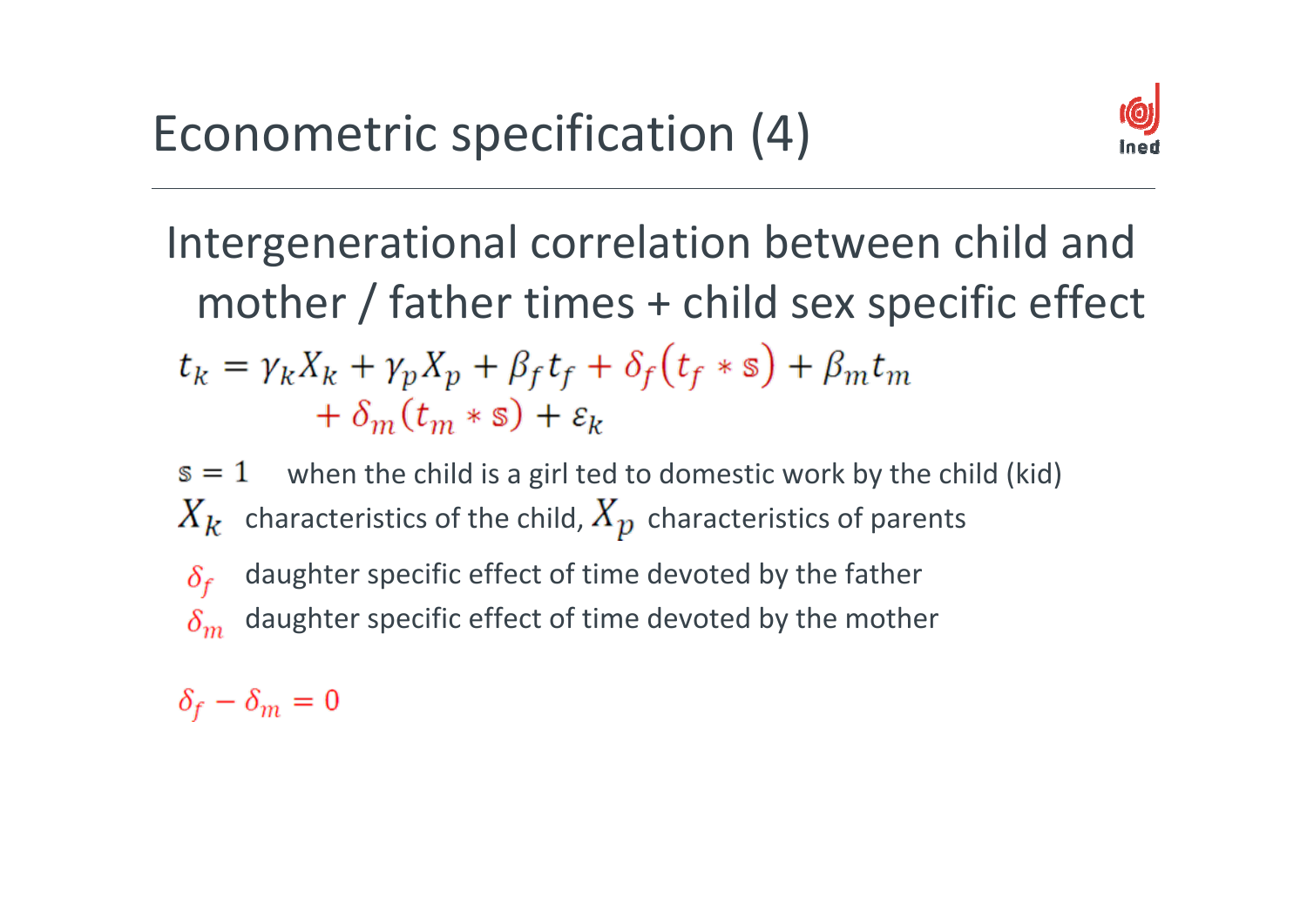## Results (4)



| Variables                                                | Domestic<br>time | Shopping      | Cooking       | Cooking for<br>reception | Washing-up  | Cleaning   | Ironing                                                                                | Do-it-<br>yourself | Gardening   |
|----------------------------------------------------------|------------------|---------------|---------------|--------------------------|-------------|------------|----------------------------------------------------------------------------------------|--------------------|-------------|
| Child: girl                                              | 48.671***        | $2.195**$     | 14.591***     | $2.553**$                | 11.580***   | $6.350***$ | 12.021***                                                                              | $-10.713***$       | $-4.402***$ |
|                                                          | $-3.26$          | $-2.13$       | $-2.8$        | $-2.43$                  | $-3.95$     | $-4.34$    | $-7.06$                                                                                | $(-6.97)$          | $(-3.12)$   |
| Child: age                                               | $6.706***$       | $0.492**$     | $1.655***$    | $0.394*$                 | $1.926***$  | $0.672***$ | $1.090***$                                                                             | $0.847***$         | 0.494       |
|                                                          | $-3.17$          | $-2.57$       | $-5.78$       | $-1.82$                  | $-5.66$     | $-3$       | $-4.07$                                                                                | $-2.75$            | $-1.48$     |
| Father: domestic<br>time/activity                        | $0.111***$       | 0.016         | 0.135         | 0.263                    | $0.331***$  | $0.224**$  | $0.690**$                                                                              | $0.220***$         | $0.400***$  |
|                                                          | $-2.87$          | $-0.19$       | $-1.57$       | $-1.16$                  | $-4.24$     | $-2.56$    | $-2.3$                                                                                 | $-3.33$            | $-4.67$     |
| Mother: domestic                                         | 0.042            | $0.119**$     | 0.123         | 0.13                     | $0.173**$   | 0.029      | 0.03                                                                                   | 0.165              | 0.026       |
| time/activity                                            | $-1.06$          | $-2.07$       | $-0.94$       | $-1.09$                  | $-2.11$     | $-0.54$    | $-0.31$                                                                                | $-1.36$            | $-0.29$     |
| Father: domestic                                         | 0.037            | 0.093         | $-0.112$      | 0.301                    | $-0.284***$ | $-0.029$   | $-1.337**$                                                                             | $-0.261**$         | $-0.415***$ |
| time/activity * Child: girl                              | $-0.75$          | $-0.99$       | $(-0.98)$     | $-0.81$                  | $(-2.76)$   | $(-0.24)$  | $(-2.27)$                                                                              | $(-2.39)$          | $(-2.61)$   |
| Mother: domestic                                         | 0.022            | 0.082         | $-0.161$      | 0.256                    | 0.108       | $0.132**$  | 0.044                                                                                  | 0.182              | $0.425**$   |
| time/activity * Child: girl                              | $-0.48$          | $-1.06$       | $(-0.94)$     | $-1.62$                  | $-1.04$     | $-1.99$    | $-0.35$                                                                                | $-1.05$            | $-2.48$     |
| Test: Father's time =<br>mother's time                   | [1.15; 0.284]    | [1.08; 0.298] | [0.01; 0.921] |                          |             |            | $[0.26; 0.608]$ $[1.96; 0.162]$ [3.24;0.072] [4.38;0.037] $[0.14; 0.710]$ [7.05;0.008] |                    |             |
| Test: Father's time * girl<br>$=$ mother's time $*$ girl | [0.04; 0.837]    | [0.01; 0.929] | [0.10; 0.756] |                          |             |            | $[0.01; 0.914]$ [7.44;0.007] $[1.27; 0.259]$ [5.33;0.021] [4.06;0.044] [9.64;0.002]    |                    |             |

Tobit models, clustered standard errors. N= 1316 children (993 families).

**Controlled for** nb of siblings, nb of siblings <9, birth order, father's age, fatger mother ages gap, father's education (4 categories), 2 dummies relative father/mother education levels, father's employment, mother's FT work/PTwork/nowork, household income (log), nb of rooms per household member, dishwasher, microwave oven, garden, ruiral area, day of interview.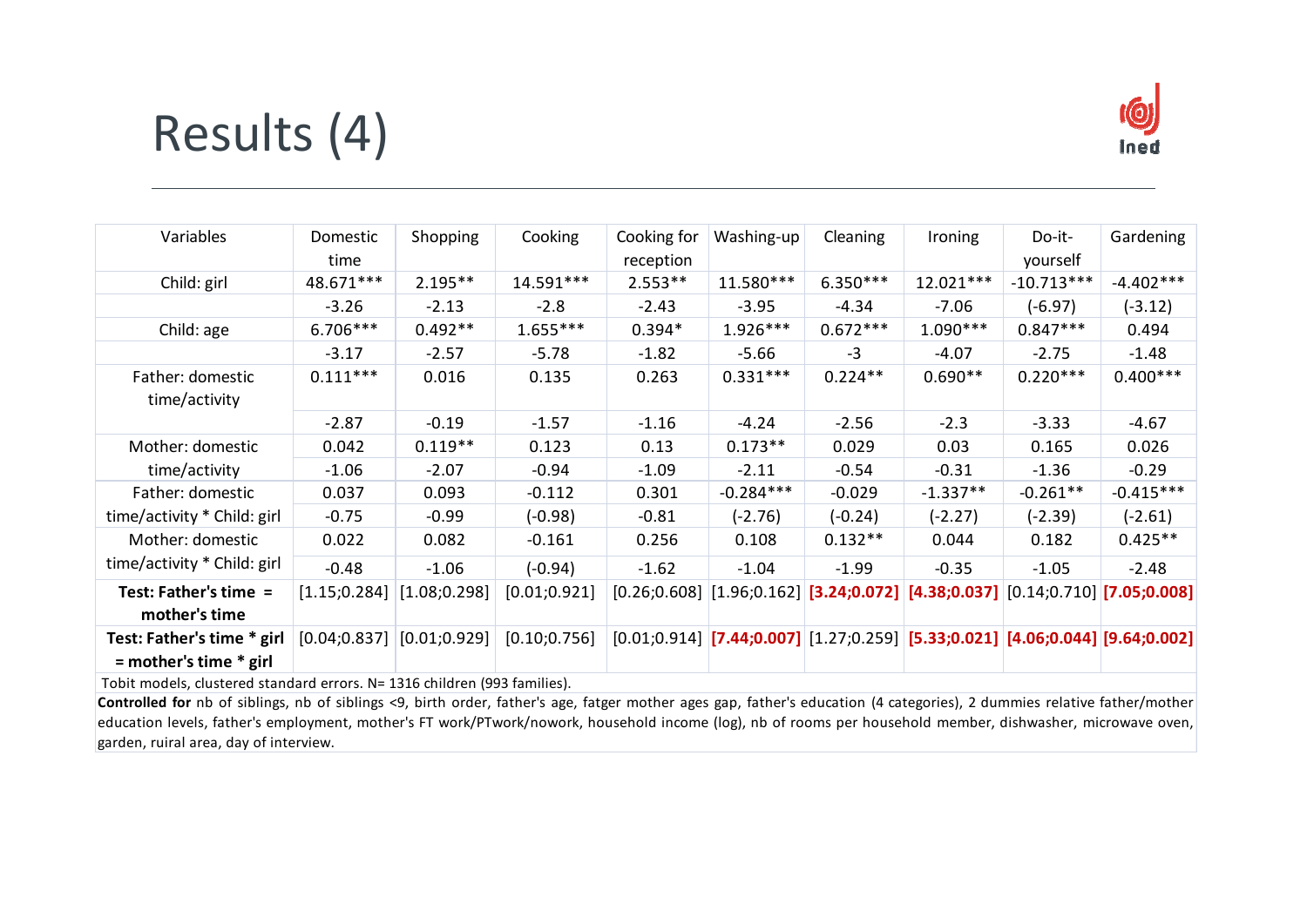# Simulations with marginal effects



|                           | Domestic<br>time | Shopping Cooking |        | for       | Cooking Washing- Cleaning Ironing<br>up |        |        | yourself | Do-it- Gardening |
|---------------------------|------------------|------------------|--------|-----------|-----------------------------------------|--------|--------|----------|------------------|
|                           |                  |                  |        | reception |                                         |        |        |          |                  |
| Increase of parental time | $+60$ mn         |                  |        |           | +10 times                               |        |        |          |                  |
| for any child             | 3.2              | 0.6              | 0.3    | 0.2       | 1.0                                     | 0.6    | 0.1    | 0.3      | 0.2              |
| for boy                   | 2.7              | 0.4              | 0.5    | 0.1       | 1.2                                     | 0.4    | 0.2    | 0.2      | 0.2              |
| for girl                  | 3.7              | 0.7              | 0.0    | 0.3       | 0.8                                     | 0.9    | 0.1    | 0.1      | 0.2              |
| Increase of father time   | $+60$ mn         | + 10 times       |        |           |                                         |        |        |          |                  |
| for any child             | 4.4              | 0.3              | 0.3    | 0.2       | 0.9                                     | 1.1    | 0.6    | 0.3      | 0.3              |
| Decrease of mother time   | - 60mn           |                  |        |           | +10 times                               |        |        |          |                  |
| for any child             | $-1.9$           | $-0.7$           | $-0.1$ | $-0.2$    | $-1.1$                                  | $-0.5$ | $-0.1$ | $-0.5$   | $-0.2$           |
| Increase of father time   | $+60$ mn         |                  |        |           | +10 times                               |        |        |          |                  |
| for boy                   | 3.8              | 0.1              | 0.5    | 0.2       | 1.6                                     | 1.1    | 1.4    | 0.4      | 0.4              |
| for girl                  | 5.1              | 0.5              | 0.1    | 0.3       | 0.2                                     | 1.0    | $-1.3$ | $-0.1$   | 0.0              |
| Decrease of mother time   | $-60$ mn         | +10 times        |        |           |                                         |        |        |          |                  |
| for boy                   | $-1.5$           | $-0.5$           | $-0.5$ | $-0.1$    | $-0.8$                                  | $-0.1$ | $-0.1$ | $-0.3$   | 0.0              |
| for girl                  | $-2.2$           | $-0.9$           | 0.2    | $-0.2$    | $-1.3$                                  | $-0.8$ | $-0.2$ | $-0.7$   | $-0.4$           |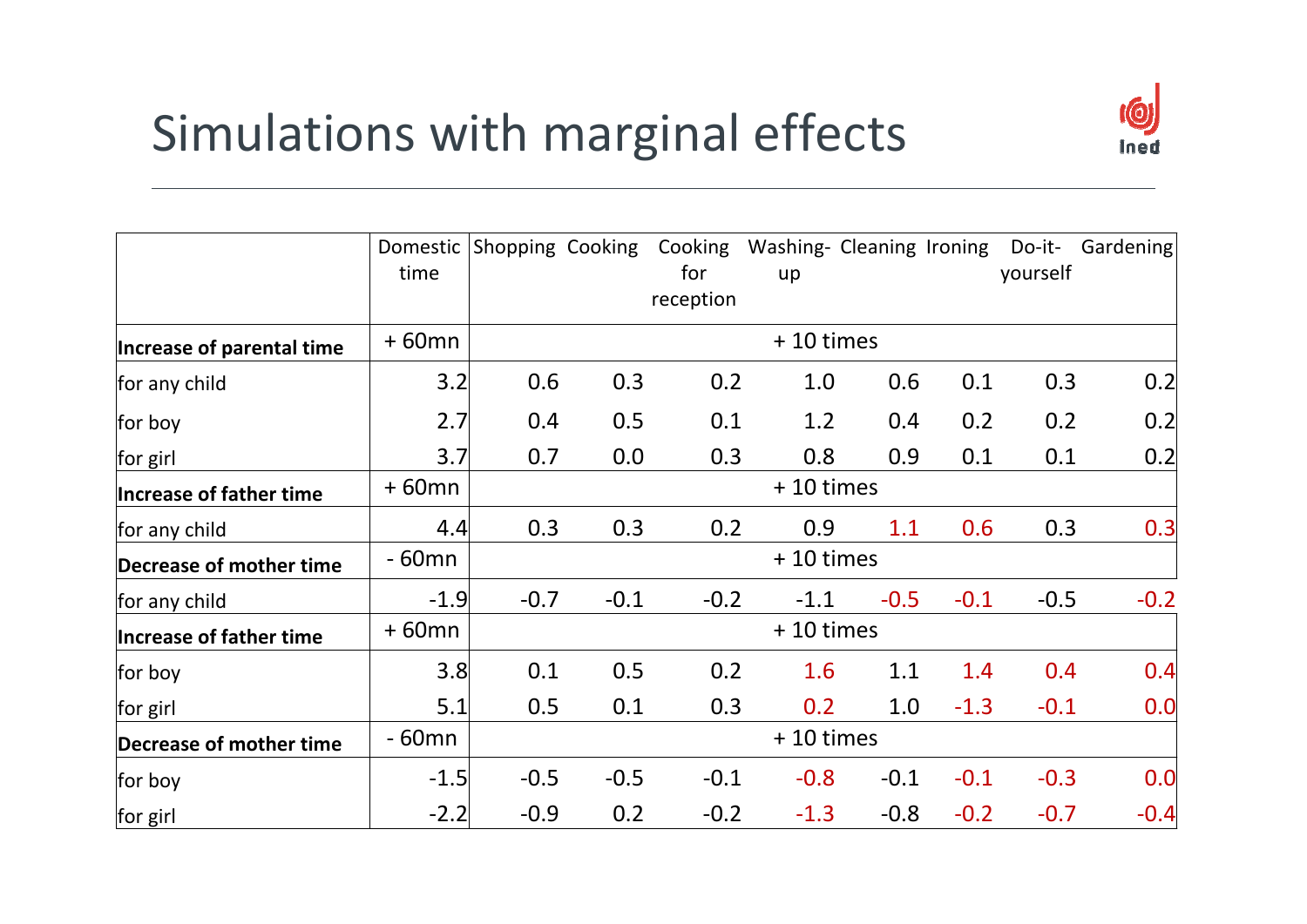# The variety of domestic tasks performed





#### **Daily indicator Monthly indicator**

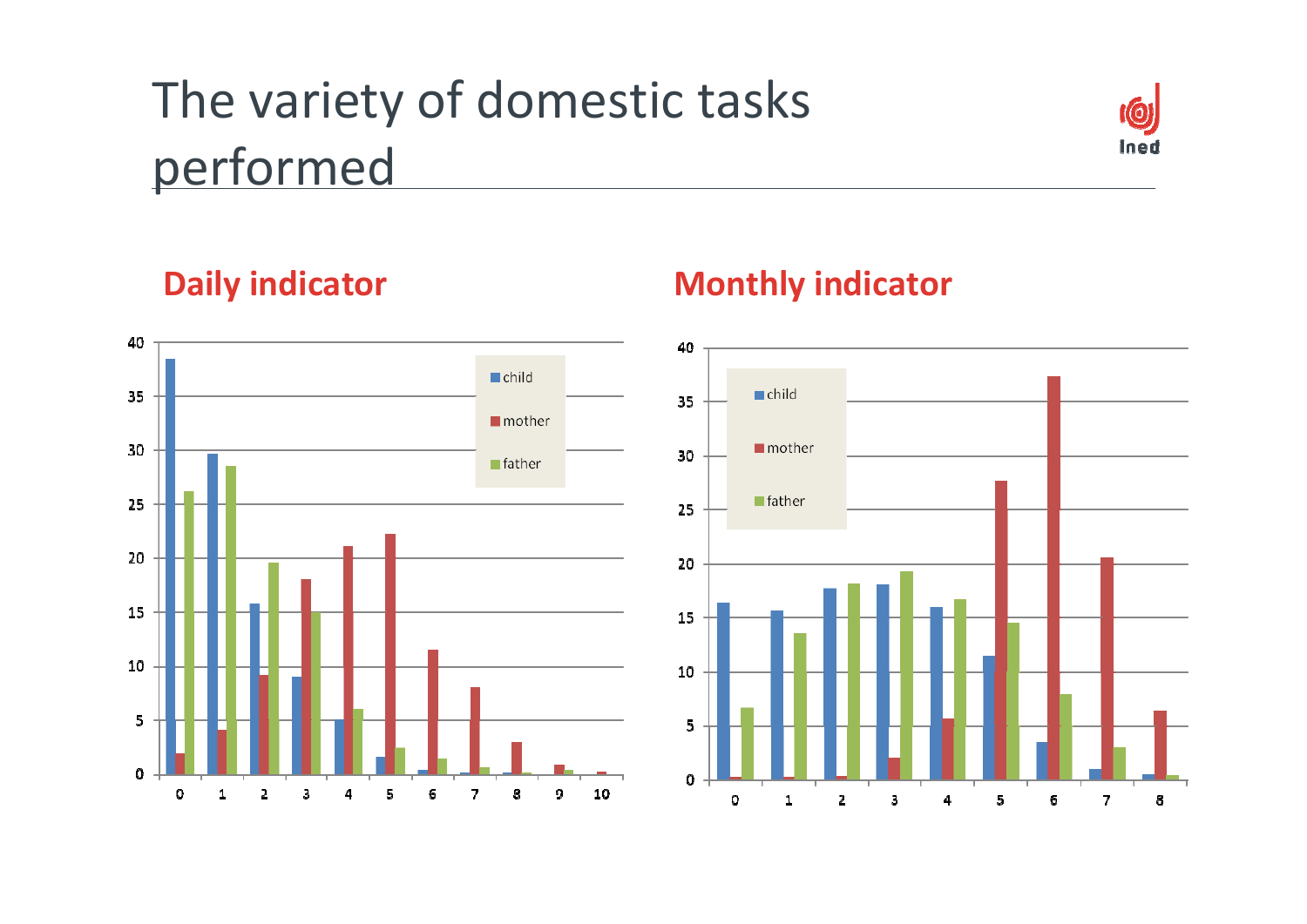# Intergenerational transmission of versatility



| Variables                                                | Daily indicator |               | Monthly indicator                            |               |  |
|----------------------------------------------------------|-----------------|---------------|----------------------------------------------|---------------|--|
| Child: girl                                              | $0.755***$      | $0.781***$    | $1.021***$                                   | $1.233**$     |  |
|                                                          | $-10.43$        | $-3.96$       | $-10.87$                                     | $-2.43$       |  |
| Child: age                                               | $0.079***$      | $0.079***$    | $0.171***$                                   | $0.171***$    |  |
|                                                          | $-3.71$         | $-3.7$        | $-5.92$                                      | $-5.9$        |  |
| Father: Number of different tasks                        | $0.098***$      | $0.115***$    | $0.140***$                                   | $0.176***$    |  |
|                                                          | $-4.16$         | $-3.84$       | $-4.42$                                      | $-4.37$       |  |
| Mother: Number of different tasks                        | $0.039*$        | 0.035         | $0.218***$                                   | $0.217***$    |  |
|                                                          | $-1.78$         | $-1.47$       | $-4.62$                                      | $-3.27$       |  |
| Father: Number of different tasks *                      |                 | $-0.035$      |                                              | $-0.076$      |  |
| Child: girl                                              |                 | $(-0.80)$     |                                              | $(-1.45)$     |  |
| Mother: Number of different tasks *                      |                 | 0.007         |                                              | 0.005         |  |
| Child: girl                                              |                 | $-0.18$       |                                              | $-0.06$       |  |
| Test: Father's time $=$ mother's time                    |                 |               | $[3.31;0.069]$ $[4.35;0.037]$ $[1.69;0.194]$ | [0.24; 0.621] |  |
| Test: Father's time $*$ girl = mother's<br>time $*$ girl |                 | [0.51; 0.474] |                                              | [0.57; 0.449] |  |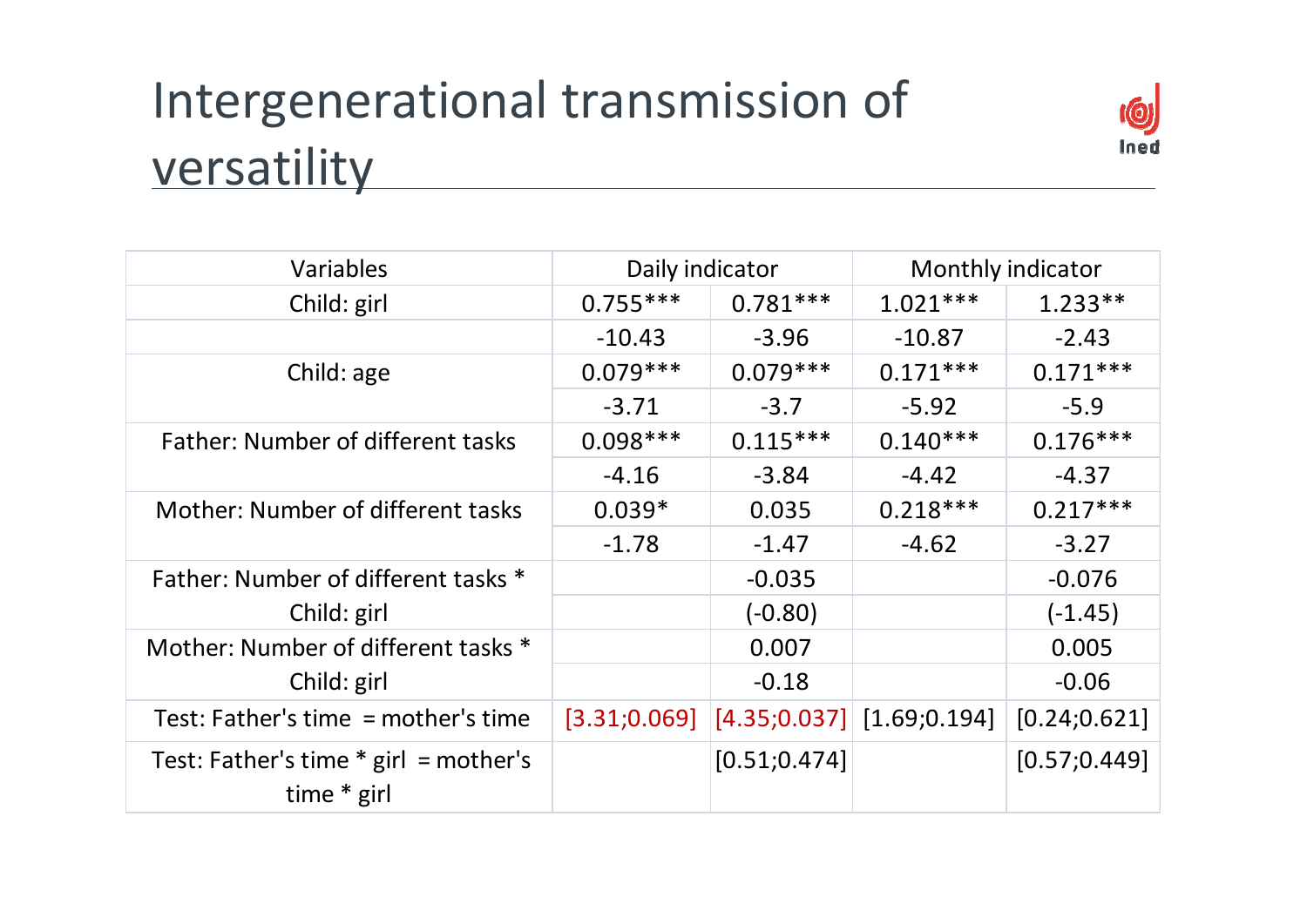

- Strong gender inequalities in young adults' domestic work
- Positive correlation between parents and children: vertical transmission exists (+1hour= 3,4mn)
- Importance of the type of tasks, importance of performing « oriented opposite sex » task to reverse the situation
- To reduce gender inequalities between boys and girls Policy orientation : involve father in feminine tasks (paternity leave, shared parental leave)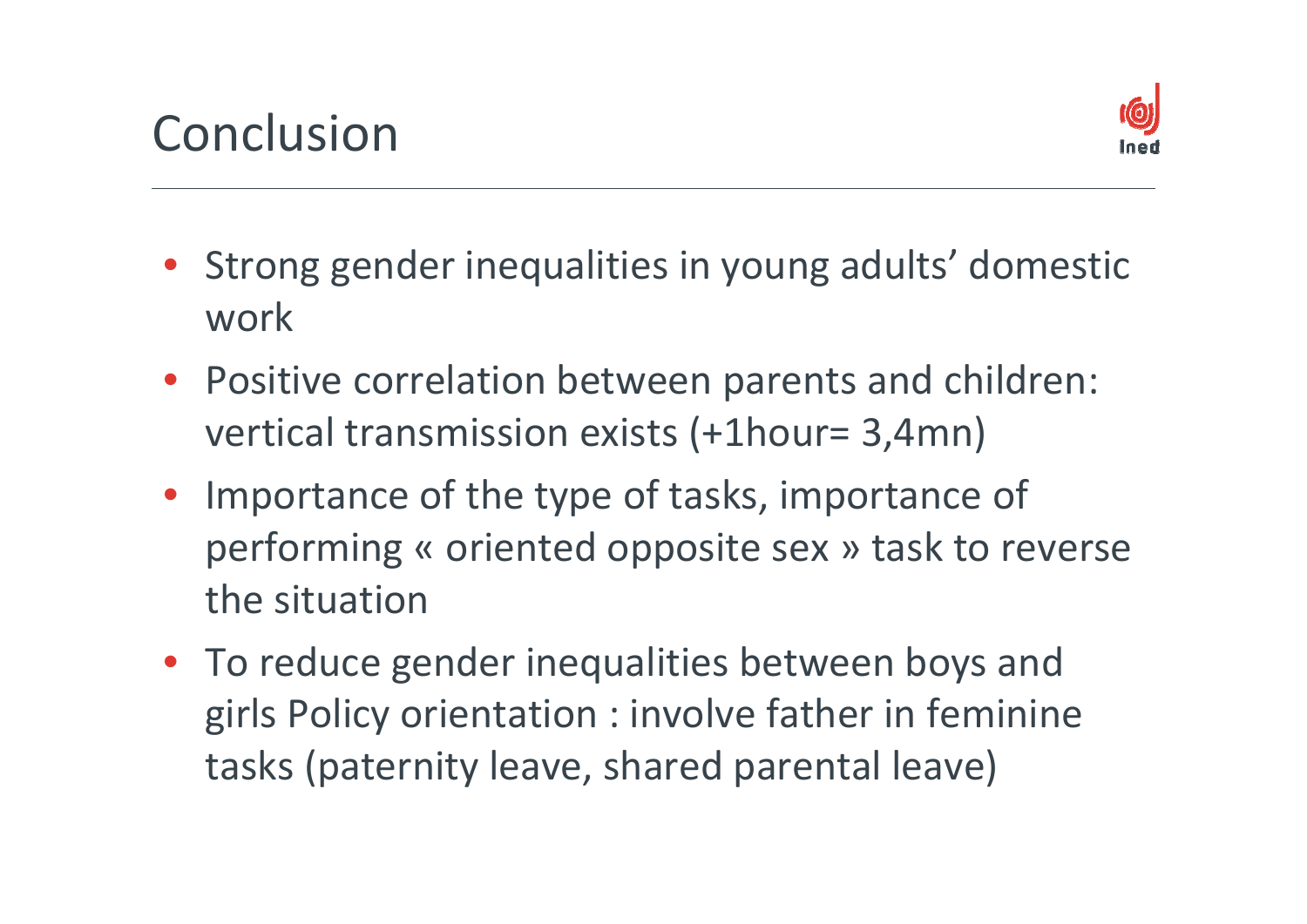

- Gender gap in unpaid work before couple formation is puzzling for economists, except for identy formation theory
- Parental inequality transmits to children inequality … gender inequality multiplier
- But new behaviour (anti‐conformist behaviour) have immediate effect on next generation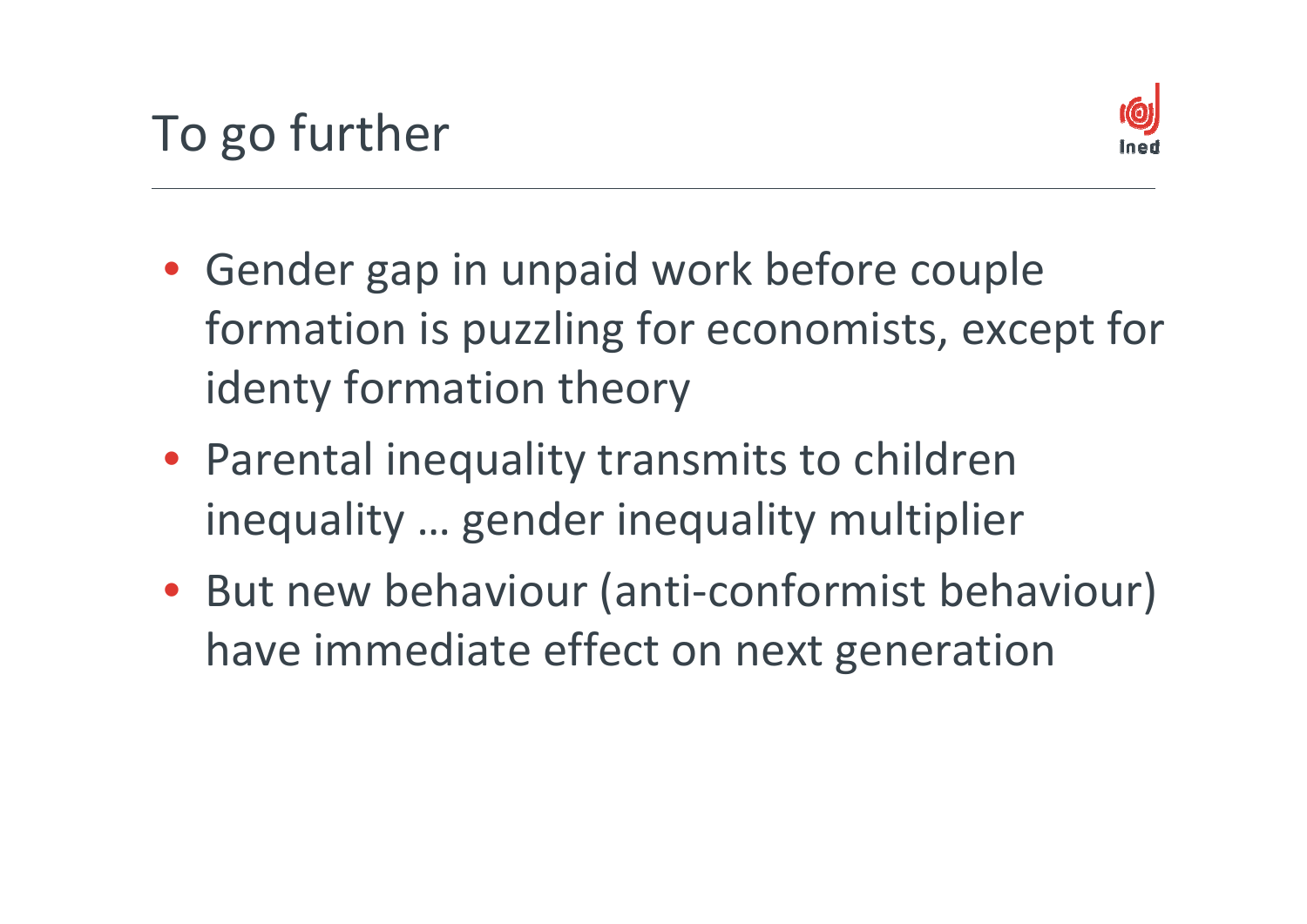#### **Father‐son and mother‐daughter correlation in domestic activities**

10

ined